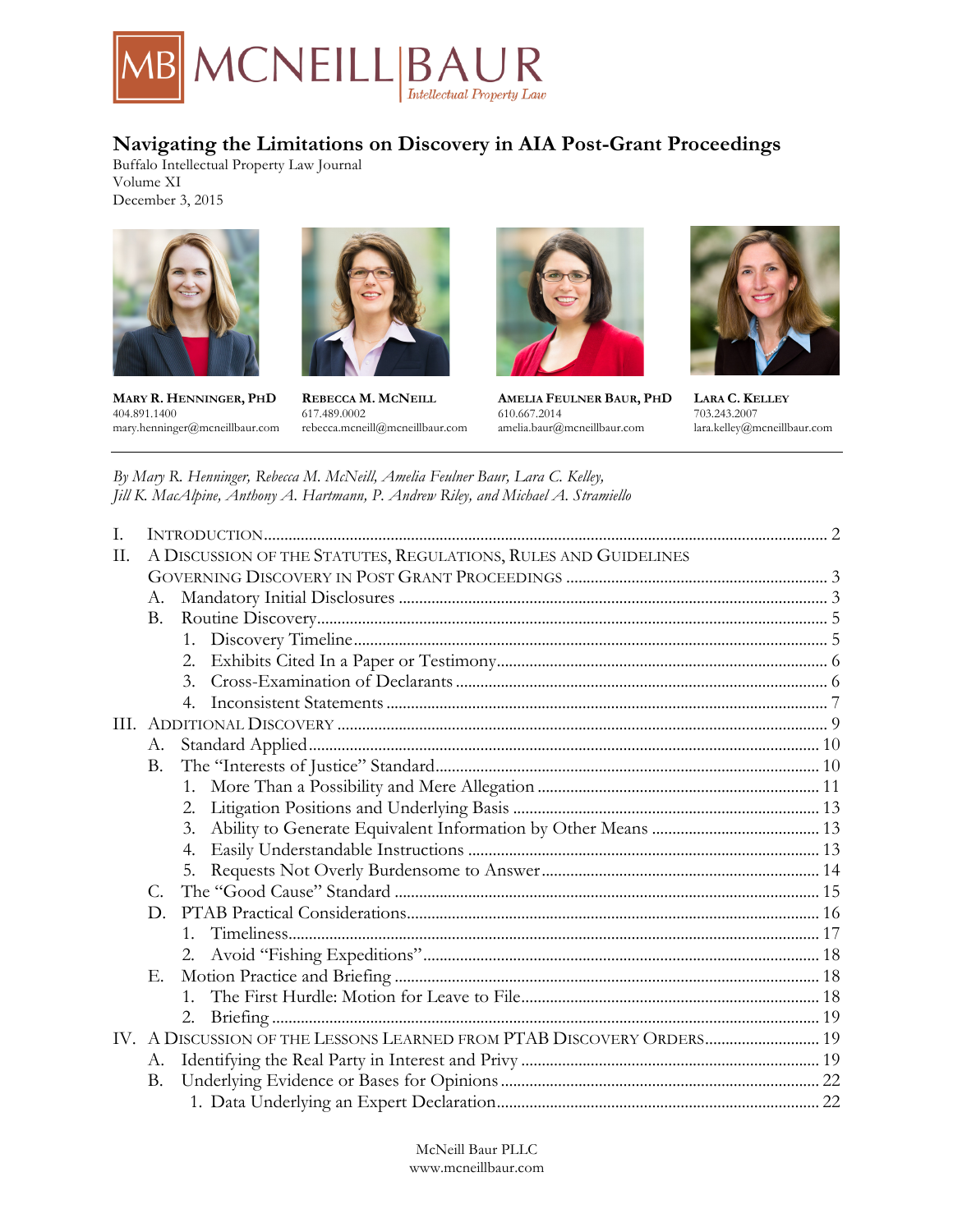<span id="page-1-0"></span>

| 1. Microsoft Corp. v. Proxyconn, Inc., IPR2012-00026 & IPR2013-00109,          |           |
|--------------------------------------------------------------------------------|-----------|
|                                                                                | 25        |
| 2. Palo Alto Networks, Inc. v. Juniper Networks, Inc., IPR2013-00369, Paper 36 |           |
|                                                                                | <b>26</b> |
| 3. Schott Gemtron Corp. v. SSW Holding Co., IPR2013-00358, Paper 43            |           |
|                                                                                |           |
| 4. Riverbed Tech, Inc. v. Silver Peak Sys, Inc., IPR2014-00245, Paper 19       |           |
|                                                                                | 27        |
| 5. Permobil Inc. v. Pridemobility Prod. Corp., IPR2013-00407, Paper 43         |           |
|                                                                                | 28        |
|                                                                                |           |
|                                                                                |           |
|                                                                                |           |

In the AIA post-grant proceedings (PGPs), particularly *inter partes* review (IPRs) and post-grant review (PGRs), a question arises as to how much discovery may be obtained from an opponent. The deciding tribunal, the Patent Trial and Appeal Board ("PTAB" or "Board"), offers routine discovery, such as cross-examination of a petitioner's declarants. After routine discovery, the vague in-theinterests-of-justice standard provides no clear path for the bounds of allowable additional discovery. What does "in the interests of justice" mean? Experience so far has indicated that discovery will not be robust. This article will examine the scope and nature of discovery in existing PGPs, analyze granted and denied discovery requests, and discuss lessons learned therefrom.

#### **I. INTRODUCTION**

The Leahy–Smith America Invents Act instituted many changes in patent law, including the implementation of PGPs as cost-effective and time-saving alternatives to litigation.<sup>1</sup> In fact, once PTAB institutes a PGP, it has only one year within which to issue a final determination.<sup>2</sup> To achieve reasonably fast, inexpensive, and fair proceedings, the scope of discovery permitted in PGPs is significantly limited versus that available in district court litigation under the Federal Rules of Civil Procedure.<sup>3</sup>

The lengthy period of broad discovery afforded in district court litigation is unnecessary for PGPs. For example, issues such as infringement, inventorship, and inequitable conduct that often arise in patent litigation and require complicated discovery do not arise in PGPs, where the bases for institution are limited to invalidity.4 4 Instead, the issues in PGPs typically involve publicly available

<sup>1</sup> See H. R. REP. NO. 112-98 at 45-48 (2011); United States Patent and Trademark Office, *Message From Administrative Patent Judges Jacqueline Bonilla and Sheridan Snedden: Routine and Additional Discovery in AIA Trial Proceedings: What Is the Difference?*, AIA BLOG (Sept. 30, 2014, 10:01 AM), http://www.uspto.gov/blog/aia/entry/message\_from\_administrative\_patent\_judges [http://perma.cc/ATH3- VKN4].

<sup>&</sup>lt;sup>2</sup> 35 U.S.C. § 326(a)(11) (2011) (permitting good-cause extension for up to six months).

<sup>3</sup> United States Patent and Trademark Office, supra note 1; *See* Ryan Davis, PTAB Chief Judge Offers Tips on AIA Discovery, Amendments, LAW360, (Feb. 3, 2015), https://www.law360.com/articles/615912/print?section=ip [http://perma.cc/2L9E-EX8M].

<sup>4</sup> Rules of Practice for Trials Before the Patent Trial and Appeal Board and Judicial Review of Patent Trail and Appeal Board Decisions, 77 Fed. Reg. 48,612, 48,621-22 (Aug. 14, 2012) (to be codified at 37 C.F.R. pts. 1, 42 and 90) (hereinafter Trial Rules). The grounds for IPR are limited to 35 U.S.C. §§ 102-03 (2012) (and on the basis of patents or printed publications). The grounds for IPR are limited to 35 U.S.C. §§ 102-03 (2012) (and on the basis of patents or printed publications). The grounds for PGR or CBM are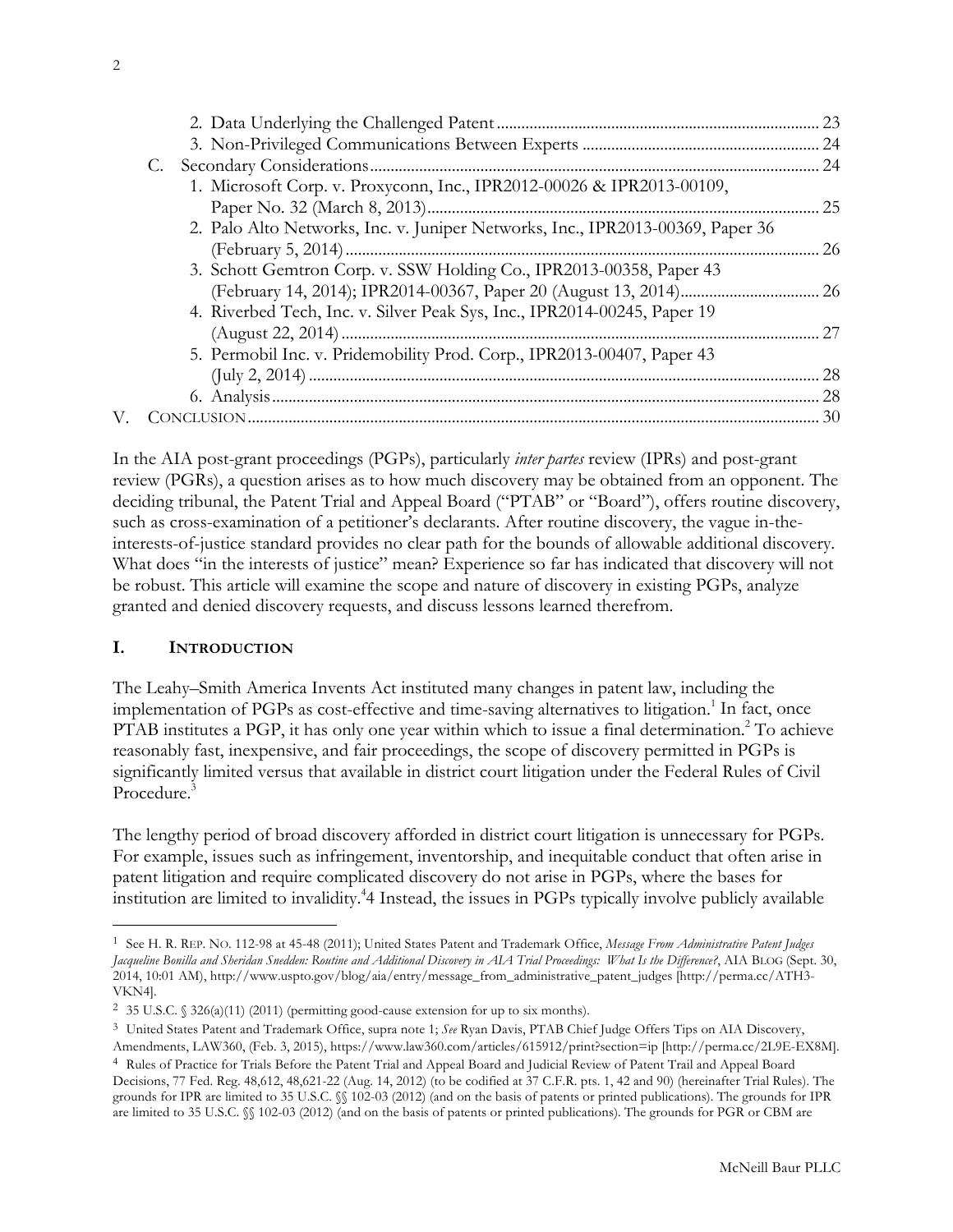<span id="page-2-0"></span>references and the contents of the specification.<sup>5</sup> This means that parties of a PGP proceeding are generally on equal footing when it comes to accessibility of relevant evidence—the expense, time, and complications associated with discovery can be significantly reduced, if not avoided.<sup>6</sup>

But beyond publicly available information, to what discovery is a party entitled as a matter of right in a PGP, and when can it obtain that discovery? How does a party request additional discovery? What factors does PTAB consider when deciding a motion for additional discovery? And what lessons can be gleaned from those decisions?

In the following discussion, we review the scope of the three types of discovery ("mandatory," "routine," and "additional") permitted in PGPs, as authorized under the statutes and regulations. We address some of the more important PTAB rules and guidelines pertaining to routine discovery, the typical discovery timeline, logistics for cross-examination, and discovery motion practice. We also discuss the five *Garmin* factors that PTAB considers when deciding a motion for additional discovery. Moreover, we provide summaries and analyses of PTAB decisions granting and denying motions for additional discovery. From those analyses, it is clear that for PTAB to grant a request for additional discovery, the request should be timely, well-supported, clear, and narrowly focused to the discovery of non-public information that directly relates to an issue in the PGP and that is not already available through routine discovery.

## **II. A DISCUSSION OF THE STATUTES, REGULATIONS, RULES AND GUIDELINES GOVERNING DISCOVERY IN POST GRANT PROCEEDINGS**

Legislation, regulations, rules, and guidelines set forth the standards and procedures for PGPs, including the discovery of relevant evidence.7 For IPRs, such discovery should be limited to the deposition of declarants and "what is otherwise necessary in the interests of justice."8 For PGRs, such discovery should be limited to "evidence directly related to factual assertions advanced by either party in the proceeding."<sup>9</sup> The PGP regulations call for discovery in three categories: mandatory initial disclosures and two forms of limited discovery—"routine" and "additional."10 Such limited discovery follows the goal of providing trials that are timely, inexpensive, and fair.<sup>11</sup> In addition, the Board's rules allow parties to agree to mandatory initial disclosures and additional discovery. Beyond mandatory and routine discovery, PTAB "encourages parties to agree on discovery whenever possible."<sup>12</sup>

#### **A. Mandatory Initial Disclosures**

Parties of a PGP may agree to mandatory discovery of initial disclosures by filing the agreement with the initial disclosures as exhibits no later than the filing of the patent owner's preliminary response

limited to 35 U.S.C. §§ 101-03, 112 (except best mode), 251 (2012); see also 35 U.S.C. § 311(b) and § 321(b) (2012).

<sup>5</sup> *Trial Rules*, *supra* note 4, at 48,621-22.

<sup>6</sup> *Id*.

<sup>7</sup> *See generally* 35 U.S.C. § 316(a)(5) (2011); 35 U.S.C. § 326(a)(5) (2011); 37 C.F.R. § 42.51 (2012); 37 C.F.R. § 42.224 (2012); *Trial Rules*, *supra* note 4; Office Patent Trial Practice Guide, 77 Fed. Reg. 48,756 (Aug. 14, 2012) (to be codified at 37 C.F.R. pt. 42) (hereinafter *Trial Guide*).

<sup>8 35</sup> U.S.C. § 316(a)(5) (2011).

<sup>9</sup> 35 U.S.C. § 316(a)(5) (2011).

<sup>10 37</sup> C.F.R. § 42.51 (2012).

<sup>11</sup> *Trial Rules, supra* note 4, at 48,622.

<sup>12</sup> United States Patent and Trademark Office, *supra* note 1.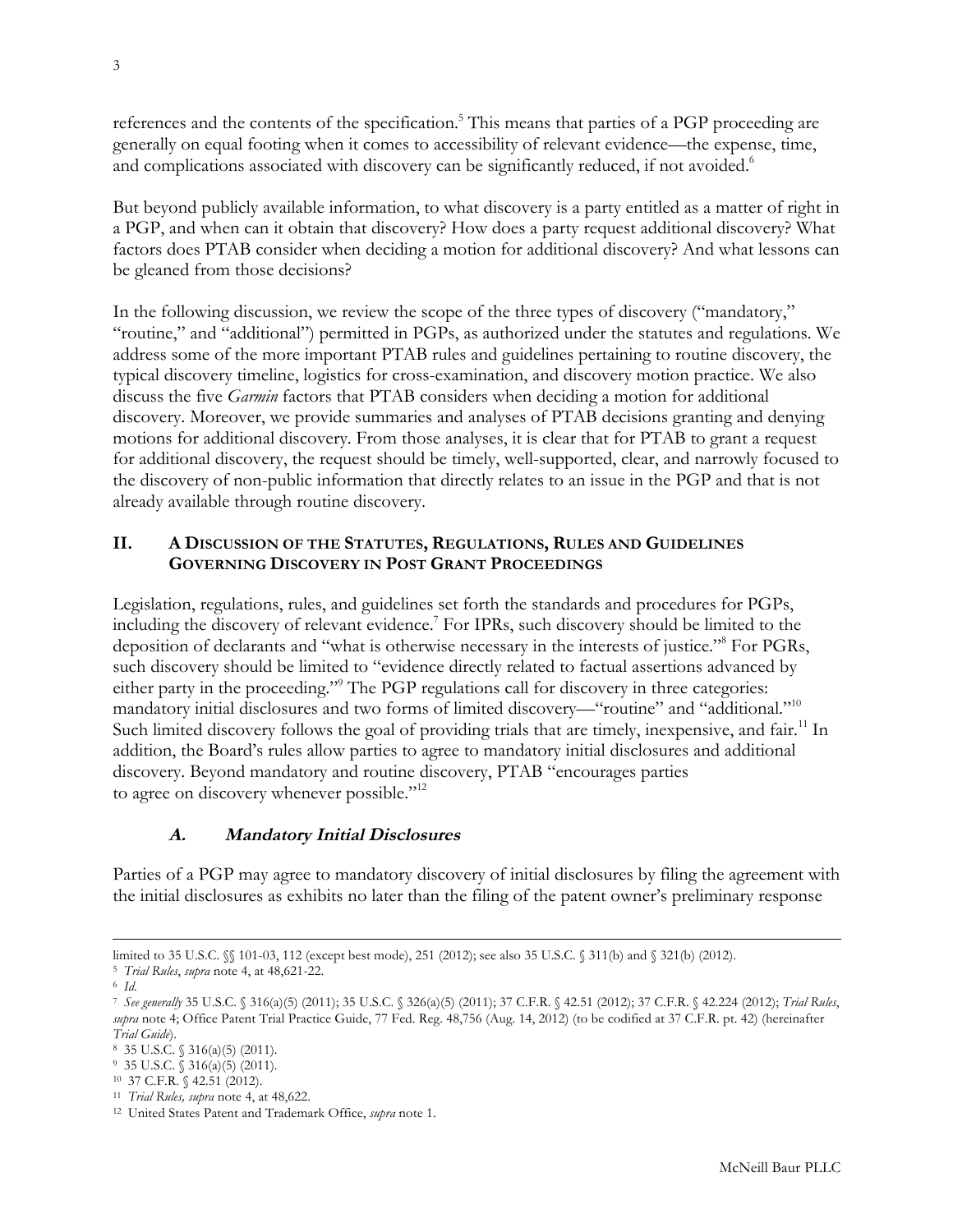(POPR), or by the date the POPR is due.<sup>13</sup> Early filing of the initial disclosures is required because, upon institution of a PGP, the parties may automatically take discovery of the information identified in the initial disclosures.<sup>14</sup>

While the Federal Rules of Civil Procedure do not apply in PGPs,<sup>15</sup> the Board has modeled some PGP Rules after the Federal Rules. For example, the Office Patent Trial Practice Guide ("Trial Guide") explains that when the parties agree to initial disclosures, two options are available, the first of which is modeled after Rule 26(a)(1)(A) of the Federal Rules of Civil Procedure. Specifically, choosing the first option requires disclosure of:

(1) the name and, if known, the address and telephone number of each individual likely to have discoverable information—along with the subjects of that information—that the disclosing party may use to support its claims or defenses, unless the use would be solely for impeachment; and

(2) a copy—or a description by category and location—of all documents, electronically stored information, and tangible things that the disclosing party has in its possession, custody, or control and may use to support its claims or defenses, unless the use would be solely for impeachment.<sup>16</sup>

The second option is more extensive and focuses on petitioner's disclosure of information related to its grounds for cancellation based on the existence of an alleged prior non-published public disclosure or based on alleged obviousness.<sup>17</sup> In either case, the petitioner will provide a statement:

(1) [i]dentifying, to the extent known by the petitioner, the names and information sufficient to contact all persons other than those offering affidavits or declarations who are reasonably likely to know of the alleged prior non-published public disclosure [[*or*] likely to have information regarding the secondary indicia of nonobviousness];

(2) indicating which of such persons are within the control of petitioner, or who have otherwise consented to appear for a testimony in connection with the proceeding;

(3) indicating which, if any, of such persons are represented by petitioner's counsel;

(4) identifying all documents and things within petitioner's possession, custody, or control referring to or relating to the alleged prior non-published public disclosure [[*or*] referring to or relating to such secondary indicia of non-obviousness]; and

(5) identifying all things relating to the alleged prior non-published public disclosure

<sup>13</sup> 37 C.F.R. § 42.51(a)(1)(i) (2012); *Trial Rules*, *supra* note 4, at 48,622; *Trial Guide*, *supra* note 7, at 48,761.

<sup>14</sup> 37 C.F.R. § 42.51(a)(1)(ii) (2012); *Trial Rules*, *supra* note 4, at 48,622; *Trial Guide*, *supra* note 7, at 48,762.

<sup>15</sup> BlackBerry Corp. v. Wi-Lan USA Inc., IPR2013-00126, Paper 15, at 2 (P.T.A.B. Aug. 19, 2013).

<sup>16</sup> *Trial Guide*, *supra* note 7, at 48,762.

<sup>17</sup> 37 C.F.R. § 42.51(a)(1)(i) (2012); *Trial Guide*, *supra* note 7, at 48,762.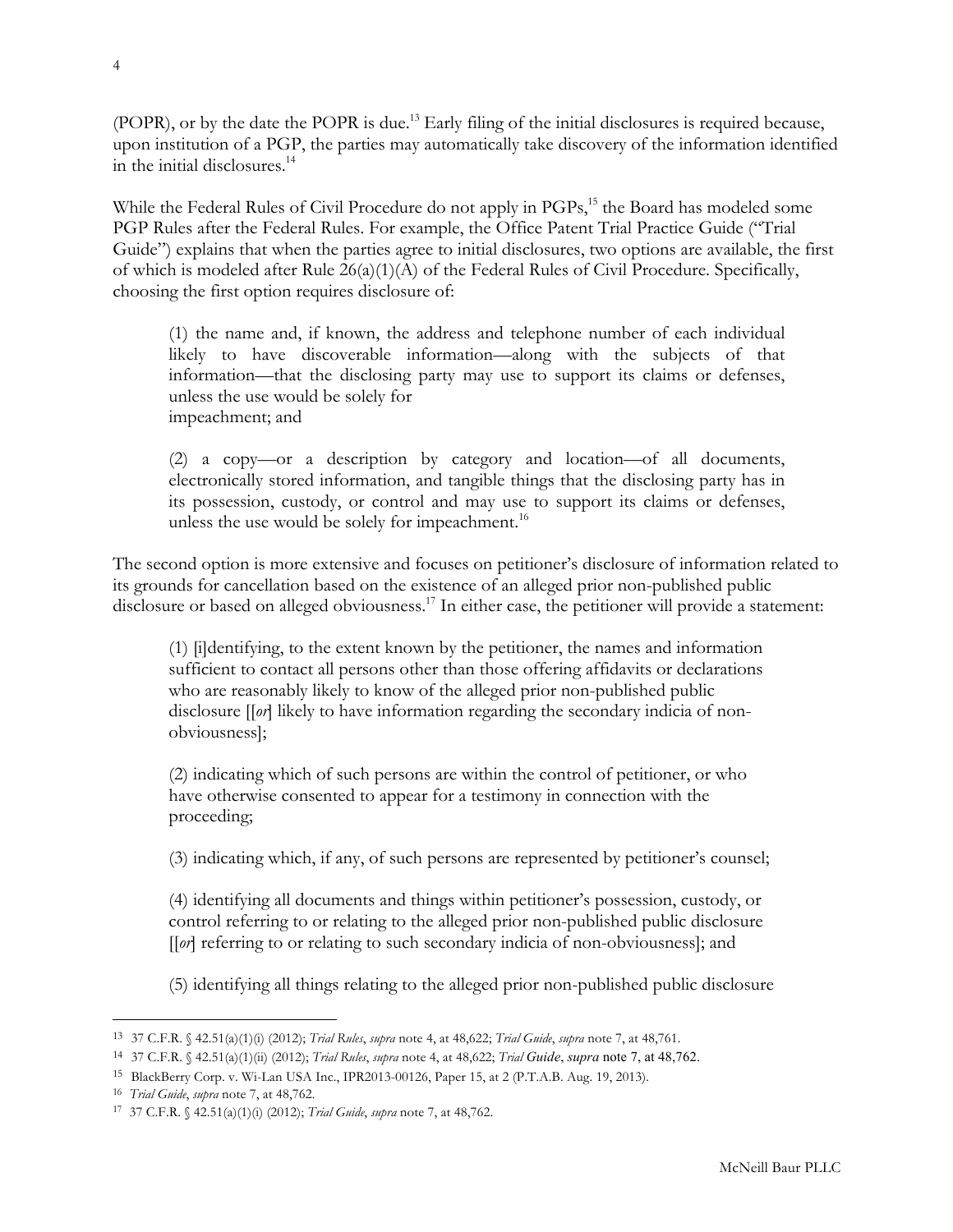<span id="page-4-0"></span>[[*or*] related to the secondary indicia of non-obviousness], including a complete description, photographs, the chemical analysis (if the chemical composition is in issue), and computer code (for computer-related subject matter), and their locations, and whether petitioner will produce such things for inspection, analysis, testing, and sampling. $18$ 

If the parties fail to agree to the mandatory discovery discussed above, a party may seek such discovery by motion.<sup>19</sup>

#### **B. Routine Discovery**

Routine discovery is evidence and information that a party must provide the opposing party and includes (1) production of any exhibit cited in a paper or testimony, (2) cross-examination of the opposing declarants, and (3) production of relevant information that is inconsistent with a position advanced during the proceeding.<sup>20</sup> It is unnecessary to file a motion for routine discovery with the Board or to serve a request for routine discovery with a party.<sup>21</sup> Instead, parties have the burden to come forward and serve such information.<sup>22</sup> If a party has specific reasons to doubt that the opposing party has complied with the requirements of routine discovery, it may communicate those concerns to the party and ask for affirmance that it has complied with those requirements.<sup>23</sup>

#### **1. Discovery Timeline**

The parties need not seek PTAB's permission for routine discovery. Instead, PTAB's Scheduling Order, which is appended to an institution decision, will set out the deadlines within which discovery should be completed.<sup>24</sup> During the initial conference call held about one month from the institution date, PTAB may allow adjustments to that Scheduling Order.<sup>25</sup>

Unlike district court litigation discovery, where information is simultaneously exchanged among parties, PGP discovery generally advances as a sequence of alternating unilateral disclosures. Usually, each party is allowed a set time for discovery prior to the filing of a pleading (*i.e.*, patent owner's response, petitioner's reply, patent owner's opposition, etc.).<sup>26</sup>

The Trial Guide provides a hypothetical timeline (reproduced below) within which all discovery is completed, all pleadings and motions are filed and decided, oral hearing is held, and a final written decision is issued—all within the one-year statutory deadline. In the Trial Guide's hypothetical PGP Scheduling Order, the patent owner is allowed three months for discovery beginning from the institution decision up until the filing of its response and motion to amend the claims. The petitioner is then permitted three months for discovery before filing its reply to the patent owner's response

<sup>18</sup> *Trial Guide*, *supra* note 7, at 48,762.

<sup>19</sup> 37 C.F.R. § 42.51(a)(2) (2012).

<sup>20 37</sup> C.F.R. § 42.51(b)(1) (2012); *Trial Guide*, *supra* note 7, at 48,761; United States Patent and Trademark Office, *supra* note 1.

<sup>21</sup> BlackBerry Corp. v. Wi-Lan USA Inc., IPR2013-00126, Paper 15, at 2 (P.T.A.B. Aug. 19, 2013); Nichia Corp. v. Emcore Corp., IPR2012-00005, Paper 19, at 2 (P.T.A.B. Mar. 26, 2013).

<sup>22</sup> BlackBerry Corp. v. Wi-Lan USA Inc., IPR2013-00126, Paper 15, at 2 (P.T.A.B. Aug. 19, 2013); Nichia Corp. v. Emcore Corp., IPR2012-00005, Paper 19, at 2 (P.T.A.B. Mar. 26, 2013).

<sup>23</sup> BlackBerry Corp. v. Wi-Lan USA Inc., IPR2013-00126, Paper 15, at 2 (P.T.A.B. Aug. 19, 2013).

<sup>24</sup> *Trial Guide*, *supra* note 7, at 48,761.

<sup>25</sup> *Id*. at 48,758.

<sup>26</sup> *See id*. at 48,757-58.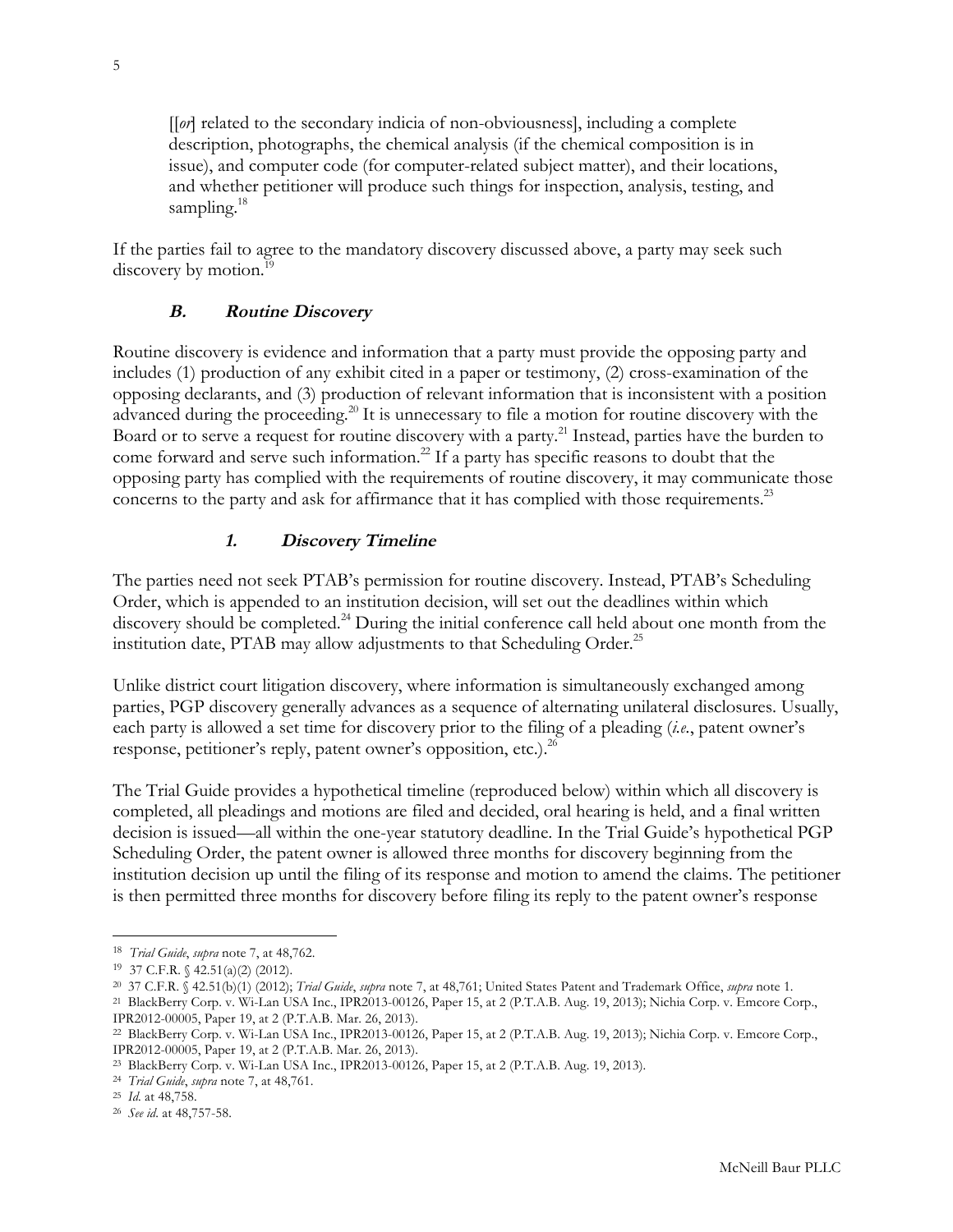<span id="page-5-0"></span>and opposition to the proposed amendment. The patent owner proceeds with an additional month of discovery before filing its reply to petitioner's opposition to the proposed amendment.<sup>27</sup>



# **2. Exhibits Cited In a Paper or Testimony**

The first category of routine discovery is directed to "any exhibit cited in a paper or in testimony" and does not require a party to create materials or to provide materials not cited.<sup>28</sup> A party must serve those exhibits with the paper or testimony unless the exhibits were previously served, both parties agree, or the Board orders otherwise.<sup>29</sup>

Furthermore, the Board has construed this routine discovery rule to relate to "evidence actually cited in the paper or testimony," rather than materials merely "reliefd] upon when preparfing]" it.<sup>30</sup> In *BlackBerry Corp. v. Wi-Lan USA Inc.*, IPR2013-00126, the Board found that not only was Wi-Lan's "routine discovery" request not required and unauthorized, it also went beyond the limitations on routine discovery of cited exhibits by also requesting exhibits merely "relied upon."31 Section III.E., below, discusses how such information may be more appropriately sought through a motion for additional discovery.

# **3. Cross-Examination of Declarants**

Either party may present uncompelled direct testimony to the Board as an exhibit, but it must submit the testimony in the form of an affidavit.<sup>32</sup> Routine discovery includes the cross-examination of affidavit testimony prepared for the proceeding.<sup>33</sup> Accordingly, when a party presents direct

l 27 *Trial Guide*, *supra* note 7, at 48,757.

<sup>28</sup> 37 C.F.R. § 42.51(b)(1)(i) (2014); Trial Rules, supra note 4, at 48,622.

<sup>29</sup> 37 C.F.R. § 42.51(b)(1)(i) (2014).

<sup>30</sup> United States Patent and Trademark Office, supra note 1.

<sup>31</sup> See BlackBerry Corp. v. Wi-Lan USA Inc., IPR2013-00126, Paper 15, at 2 (P.T.A.B. Aug. 19, 2013).

<sup>32</sup> 37 C.F.R. § 42.53(a) (2014); *Trial Guide*, *supra* note 7, at 48,772; Amendments to the Rules of Practice for Trials Before the Patent Trial and Appeal Board, 80 Fed. Reg. 28561 (May 19, 2015) ("May 2015 Final Rule Amendments") at 28563; 37 C.F.R. § 42.2 (2014) (defining affidavit to mean affidavits or declarations under 37 C.F.R. § 1.68 (2014) and to include a transcript of an ex parte deposition or a declaration under 28 U.S.C. § 1746 (2013).

<sup>33</sup> 37 C.F.R. 42.51(b)(1)(ii) (2014); May 2015 Final Rule Amendments at 28,563.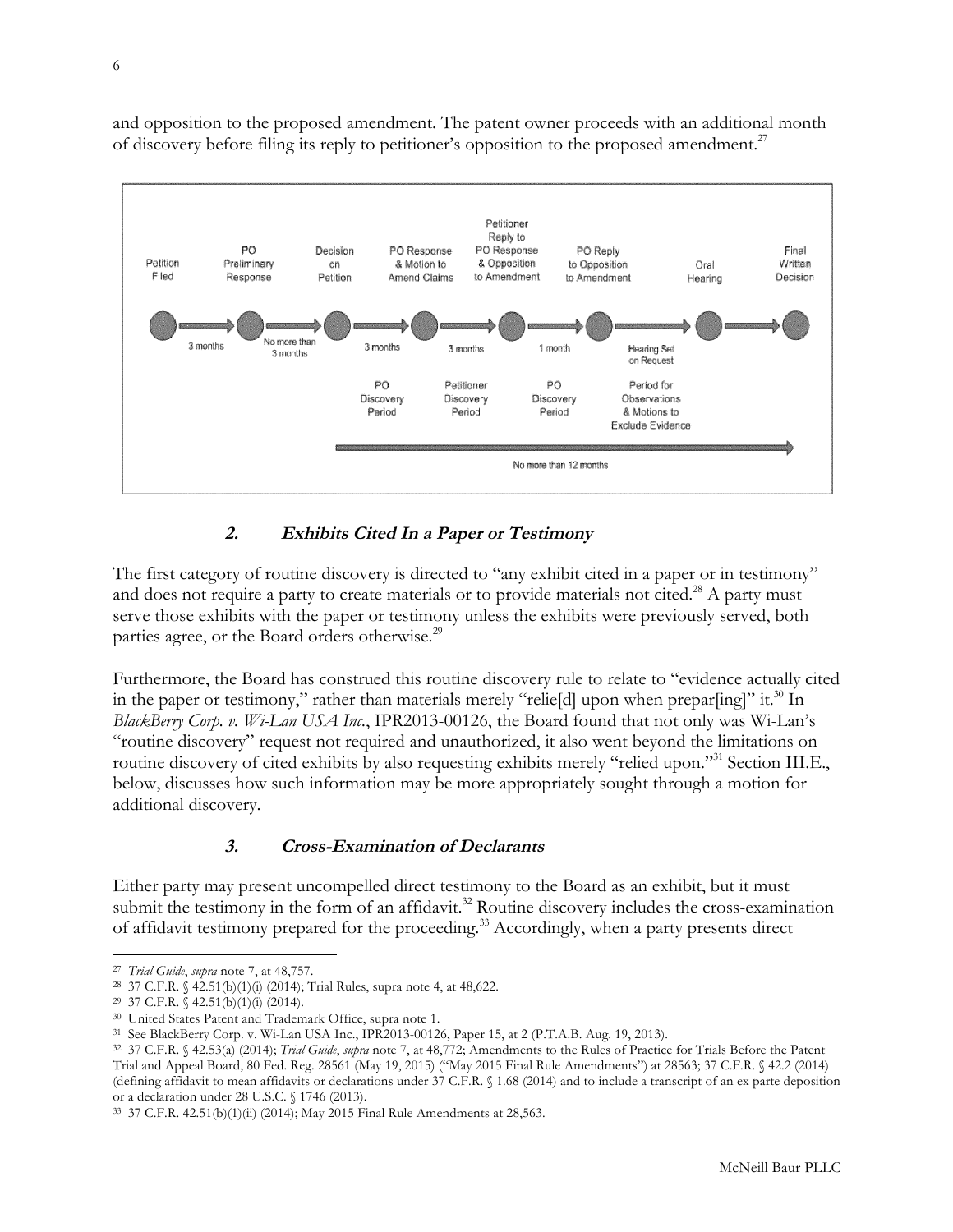<span id="page-6-0"></span>testimony of its experts, employees, and nonparty witnesses by affidavit, the party should arrange to make those witnesses available for oral, recorded cross-examination.<sup>34</sup> Prior authorization from the Board is unnecessary.35 Cross-examination generally takes place after filing of any supplemental evidence relating to the direct testimony and more than a week before filing a paper relying on the cross-examination testimony.36

Unless otherwise stipulated by the parties or ordered by the Board, the default time limits for examination are seven hours for cross-examination, four hours for redirect examination, and two hours for recross-examination.<sup>37</sup> The Board may allow additional time if needed to examine the witness fairly or if the examination is impeded or delayed.<sup>38</sup> Occasionally, the Board may require live testimony and order cross-examination to take place in the presence of an administrative patent judge, either at the deposition or oral argument.<sup>39</sup>

The Trial Guide provides rules for cross-examination outside the presence of the Board. For example, "'speaking' objections" and "coaching" are prohibited; objections should be concise, nonargumentative, and non-suggestive.<sup> $40$ </sup> In addition, once the cross-examination has commenced, counsel may not confer with her witness regarding the substance of the testimony, except for the purpose of conferring on whether to assert a privilege or on how to comply with a Board order.<sup>41</sup>

#### **4. Inconsistent Statements**

The Trial Guide provides examples of inconsistent statements that are subject to routine discovery.<sup>42</sup> A party is required to produce any non-privileged work undertaken by or on behalf of the party that is inconsistent with its experts' testimony.43 For example, "where a petitioner relies upon an expert affidavit alleging that a method described in a patent cannot be carried out, the petitioner would be required to provide any non-privileged work undertaken by, or on behalf of, the petitioner that is inconsistent with the contentions in the expert's affidavit."44 In addition, "where a patent owner relies upon surprising and unexpected results to rebut an allegation of obviousness, the patent owner should provide the petitioner with non-privileged evidence that is inconsistent with the contention of unexpected properties."45

The Board has interpreted "information inconsistent with" to exclude from routine discovery "documents and things relating to information that is inconsistent with." In *BlackBerry Corp. v. Wi-Lan USA Inc.*, IPR2013-00126, the Board also found Wi-Lan's Request for Documents and Things "relating to information that is inconsistent with" to have deviated from the routine discovery requirement for "information inconsistent with."46

<sup>34</sup> *Trial Guide*, *supra* note 7 at 48,762, 48,772.

<sup>35</sup> 37 C.F.R. § 42.53(a) (2014); *Trial Rules*, *supra* note 4, at 48,622.

<sup>36</sup> 37 C.F.R. § 42.53(d)(2) (2014); *Trial Guide*, *supra* note 7 at 48,769.

<sup>37</sup> 37 C.F.R. § 42.53(c)(2); *Trial Guide*, *supra* note 7 at 48,762, 48,772.

<sup>38</sup> *Trial Guide*, *supra* note 7, at 48,772.

<sup>39</sup> *Id*. at 48,762.

<sup>40</sup> *Id*. at 48,772.

<sup>41</sup> *Id*.

<sup>42</sup> *See id*. at 48,761.

<sup>43</sup> *Id*.

<sup>44</sup> *Id*.

<sup>45</sup> *Id*.

<sup>46</sup> *See* BlackBerry Corp. v. Wi-Lan USA Inc., No. IPR2013-00126, Paper 15, at 2 (P.T.A.B. Aug. 19, 2013).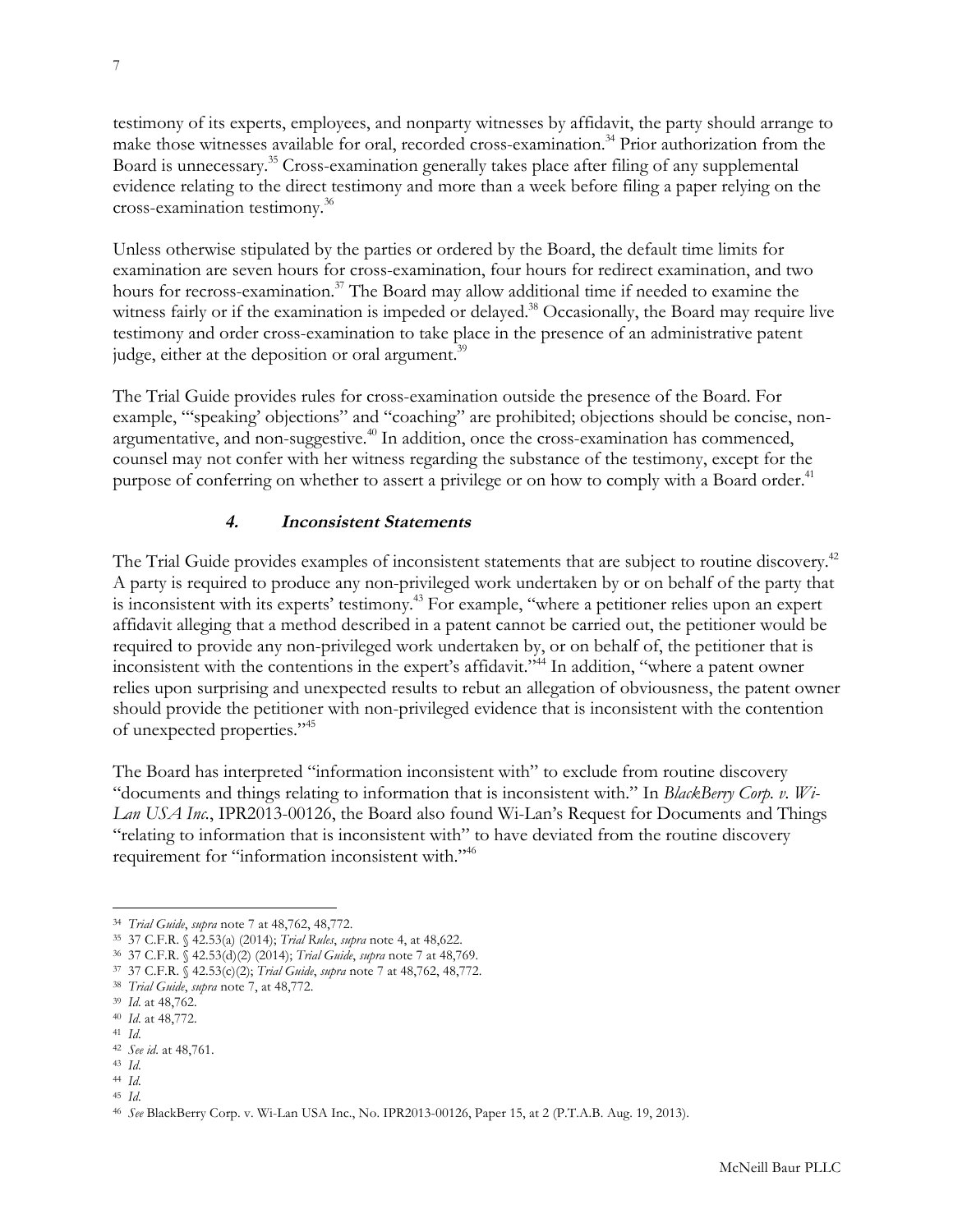In *Aker Biomarine AS v. Neptune Tech & Bioressources Inc.*, IPR2014-00003, petitioner Aker filed a Motion to Compel Additional Discovery seeking additional discovery from patent owner, Neptune.<sup>47</sup> Of the five requests by Aker, two were sought for the reason that they related to testimony and documents that were inconsistent with prior positions taken by Neptune. In a first instance, Aker requested additional discovery of certain transcripts of the sole inventor of the involved patent,<sup>48</sup> and in another, additional discovery of a deposition transcript and associated exhibits.<sup>49</sup> In both instances, the only reason provided by Aker was that the evidence showed inconsistent positions of Neptune.

The Board denied both requests because, according to 37 C.F.R. §42.51(b)(1)(iii), Neptune was obligated to provide that information to Aker as part of its required disclosures.<sup>50</sup> The Board explained that both parties are subject to the "ongoing, self-executing obligations of routine discovery," and that "routine discovery under Rule 42.51(b)(1) includes 'relevant information that is inconsistent with a position advanced by a party.'"51 Legally recognized privileges such as attorney– client or attorney work product remain non-discoverable, even if inconsistent.<sup>52</sup> Here, where Aker did not provide an alternative reason for additional discovery, the Board denied the requests, concluding "to the extent Neptune has knowledge of non-privileged information that is inconsistent with its position  $\dots$  it is already obliged to provide that information to Aker  $\dots$ ."<sup>53</sup>

In *Intri-Plex Tech, Inc. v. Saint-Gobain Performance Plastics Rencol Ltd.*, IPR2014-00309,<sup>54</sup> petitioner Intri-Plex requested additional discovery from patent owner Saint-Gobain relating to three items of information that Intri-Plex argued contained information having relevant information inconsistent with certain assertions made by Saint-Gobain.<sup>55</sup> The first request was for all papers and/or electronic documents having relevant information inconsistent with its assertion that the introduction of Intri-Plex's product caused Saint-Gobain's sales to decline.<sup>56</sup> The second related to all papers and/or electronic documents having relevant information inconsistent with Saint-Gobain's assertion that a certain figure in the patent was known only to the inventors, and not to others, prior to the priority date of the patent.<sup>57</sup> The third request related to all papers and/or electronic documents having relevant information inconsistent with Saint-Gobain's assertion that a certain mistake was made during prosecution of the involved patent.<sup>58</sup>

As in *Aker v. Neptune*, IPR2014-00003,<sup>59</sup> the Board denied all three requests, because routine discovery includes production of any exhibit cited in a paper or in testimony and relevant information that is inconsistent with a position advanced during the proceeding.<sup>60</sup> The Board further

 $\overline{a}$ <sup>47</sup> *See* Aker Biomarine AS v. Neptune Tech & Bioressources Inc., No. IPR2014-00003, Paper 93 (P.T.A.B. Oct. 6, 2014).

<sup>48</sup> *See id*. at 5.

<sup>49</sup> *See id*. at 7.

<sup>50</sup> *Id*. at 6, 8 (citing Garmin Int'l, Inc. v. Patent of Cuozzo Speed Techs., LLC, IPR2012-00001, Paper 26, slip op. at 3-4 (P.T.A.B. Mar. 5, 2013)).

<sup>51</sup> *Id*. at 5-6.

<sup>52</sup> *Id*.

<sup>53</sup> *Id*.

<sup>54</sup> *See generally* Intri-Plex Tech, Inc. v. Saint-Gobain Performance Plastics Rencol Ltd., No. IPR2014-00309, Paper 40 (P.T.A.B. Sept. 4, 2014).

<sup>55</sup> *Id*. at 2-3.

<sup>56</sup> *Id*. at 2.

<sup>57</sup> *Id*.

<sup>58</sup> *Id*. at 3.

<sup>59</sup> *See* Aker Biomarine AS v. Neptune Tech & Bioressources Inc., No. IPR2014-00003, Paper 93 (P.T.A.B. Oct. 6, 2014).

<sup>60</sup> Intri-Plex Tech, Inc. v. Saint-Gobain Performance Plastics Rencol Ltd., No. IPR2014-00309, Paper 40, at 3 (P.T.A.B. Sept. 4, 2014) (citing *Trial Guide* at 48,761).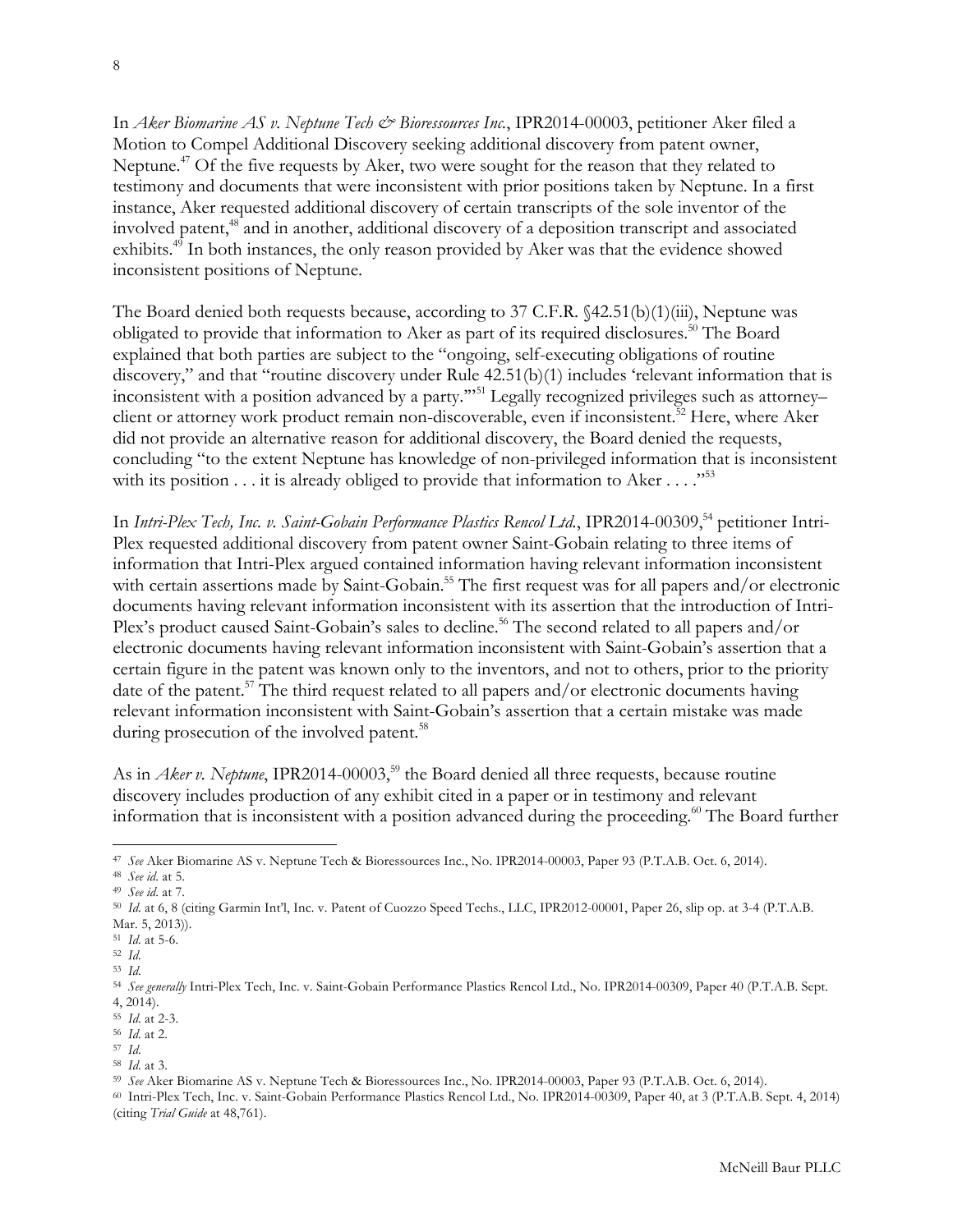<span id="page-8-0"></span>indicated that routine discovery is narrowly directed to "specific information known to the responding party to be inconsistent with a position advanced by that party in the proceeding, and not broadly directed to any subject area in general which the requesting party hopes to discover such inconsistent information."61 Because Intri-Plex had not provided the Board with any evidence that the requested information indeed contained inconsistent statements, $62$  and also because Intri-Plex had not provided the Board with any evidence that Saint-Gobain had not already produced specific information relating to the inconsistent positions,<sup>63</sup> the requests for additional discovery were denied.

In *Int'l Sec. Exch., LLC v. Chicago Board Options Exch., Inc.*, IPR2014-00097,<sup>64</sup> patent owner Chicago Board filed a motion for additional discovery of the prosecution history of one of petitioner ISE's patent applications, which had been abandoned and therefore was not available to the public.<sup>65</sup> ISE did not oppose the motion.<sup>66</sup> Chicago Board argued that in the prosecution history, ISE made statements about a prior art reference asserted in present IPR that were inconsistent with positions taken by ISE in its petitions.<sup>67</sup> The Board granted the motion because the factors set forth in *Garmin* were satisfied such that additional discovery was necessary in the interests of justice.<sup>68</sup> The Board found that Chicago Board's request was "narrow, easily understandable and not unduly burdensome, and demonstrate[ed] more than a mere possibility of uncovering something useful."<sup>69</sup> The Board also noted that because the file history was unpublished, it represented something that Chicago Board could not obtain reasonably without a discovery request.<sup>70</sup>

Additional discovery for the sole reason that it contains information relating to inconsistent statements should be accompanied by evidence that the additional information indeed contains an inconsistent statement, as well as evidence that that inconsistent statement was not already produced according to "routine discovery" as outlined in Rule  $42.51(b)(1)(iii)$ .

#### **III. ADDITIONAL DISCOVERY**

The third category of discovery in post-grant proceedings is "additional discovery."<sup>71</sup> At times, PTAB has recharacterized a request for "routine discovery" as a request for "additional discovery" when it determined that the requested discovery was not in fact routine discovery under Rule  $42.51(b)(1).^{72}$ 

The forms of available "additional discovery" extend at least as far as those identified in the Federal Rules of Civil Procedure.<sup>73</sup> Examples of sought discovery have included privilege  $\log s$ ,<sup>74</sup> personal

 $\overline{a}$ <sup>61</sup> *Id.* at 3-4 (citing Garmin Int'l, Inc. v. Patent of Cuozzo Speed Techs., LLC, No. IPR2012-00001, Paper 26, slip op. at 4 (P.T.A.B. Mar. 5, 2013)).

<sup>62</sup> *Id*. at 3.

<sup>63</sup> *Id*. at 4.

<sup>64</sup> *See* Int'l Sec. Exch., LLC v. Chi. Board Options Exch., Inc., No. IPR 2014-00097, Paper 20 (P.T.A.B. July 14, 2014).

<sup>65</sup> *Id*. at 2.

<sup>66</sup> *Id*. at 3.

<sup>67</sup> *Id*. at 2.

<sup>68</sup> *Id*. at 3.

<sup>69</sup> *Id*.

<sup>70</sup> *Id*.

<sup>71</sup> 37 C.F.R. § 42.51(b)(2) (2014).

<sup>72</sup> Corning Inc. v. DSM IP Assets B.V., No. IPR2013-00043, Paper 27, at 3 (P.T.A.B. June 21, 2013); Apple Inc. v. Smartflash, LLC, CBM2015-00029, Paper 22, at 3 (P.T.A.B. July 24, 2015).

<sup>73</sup> *Trial Guide*, supra note 7 at 48,761.

<sup>74</sup> CB Distributors, Inc. v. Fontem Holdings 1 BV, No. IPR2014-01529, Paper 19, at 2 (P.T.A.B. May 26, 2015).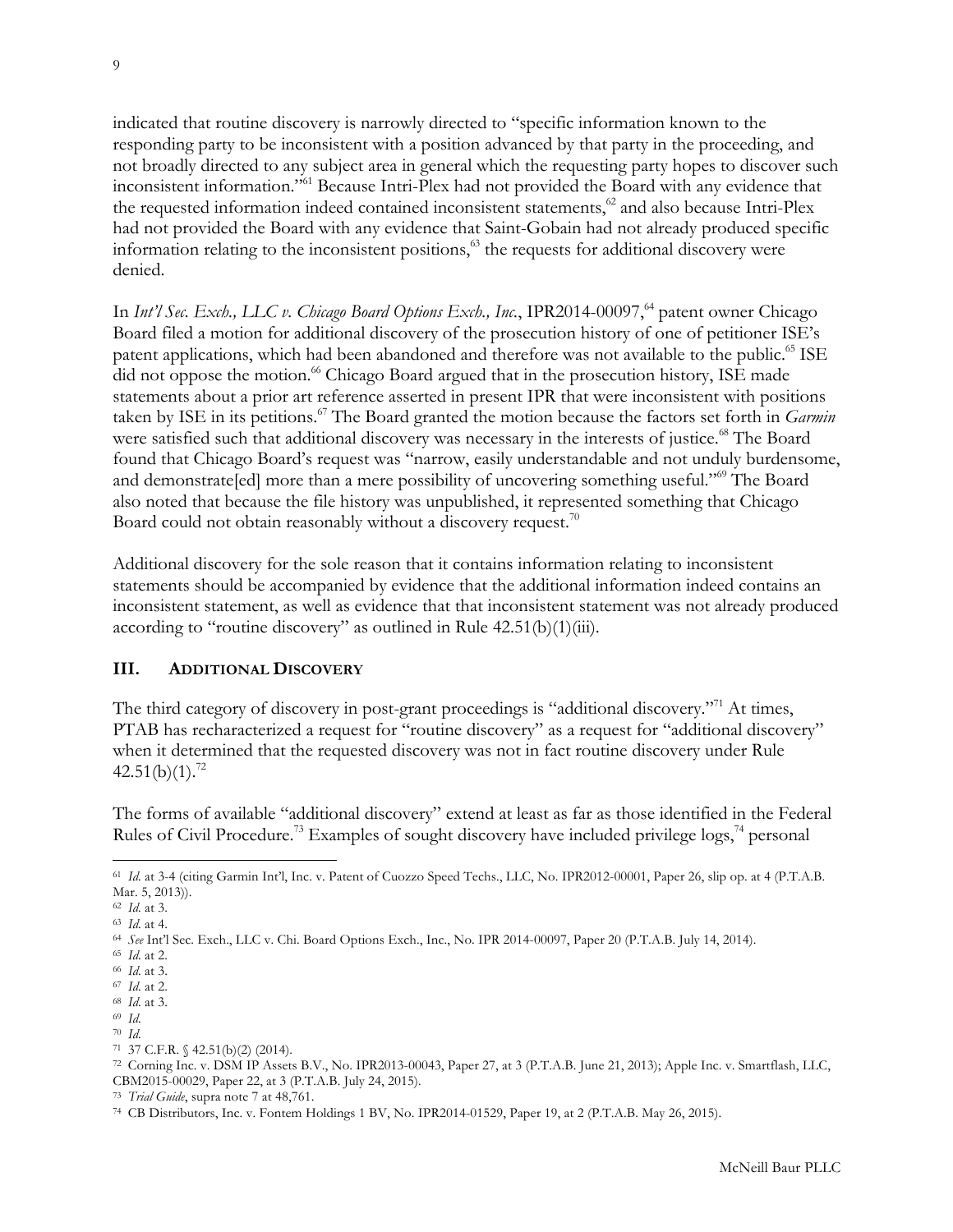<span id="page-9-0"></span>depositions,<sup>75</sup> third-party depositions,<sup>76</sup> corporate depositions,<sup>77</sup> interrogatories,<sup>78</sup> document requests,<sup>79</sup> and requests for admission.<sup>80</sup> While PTAB may not have yet granted a request for additional discovery directed to some of these forms of discovery, PTAB has not admonished any requesting party for seeking an inappropriate form of discovery. As to subpoenas, the Board does not have authority to issue a subpoena to compel testimony.<sup>81</sup> Rather, such discovery must be compelled through a subpoena issued by a district court.<sup>82</sup>

# **A. Standard Applied**

While the scope of additional discovery theoretically is broad, in practice it is quite narrow. The AIA legislative history reports that additional discovery should be confined to "particular limited situations, such as minor discovery that PTO finds to be routinely useful, or to discovery that is justified by the special circumstances of the case."83 Limited discovery was seen to lower the costs, minimize complexity, and shorten the period for resolving the disputes—conditions necessary given the short discovery periods and the one-year statutory deadline to complete post-grant reviews.<sup>84</sup>

This is reflected in the conservative standards applied by PTAB in reviewing motions for additional discovery. In IPRs and derivation cases, PTAB applies an interests-of-justice standard.<sup>85</sup> In PGRs and CBMs, PTAB applies a more liberal good-cause standard.<sup>86</sup> The different standards are said to reflect "the more limited scope of issues raised in IPR petitions, i.e., grounds that could be raised under  $\mathcal{N}$  102 or 103 based on patents or printed publications, as compared with PGR petitions."<sup>87</sup>

It is the preference of PTAB that the parties work together to arrive at a reasonable scope of discovery.88 However, if there is no agreement, the party seeking discovery must file a motion to obtain the discovery that meets these standards.<sup>89</sup>

# **B. The "Interests of Justice" Standard**

The interests-of-justice standard is not new to proceedings at the U.S. Patent and Trademark Office.<sup>90</sup> For example, the interests-of-justice standard has been applied in interference proceedings for decades.<sup>91</sup> With respect to whether additional discovery is "necessary in the interests of justice" in AIA post-grant proceedings, PTAB identified, in the very first IPR, *Garmin Int'l, Inc. v. Cuozzo* 

l <sup>75</sup> Zerto Inc. v. EMC Corp., No. IPR2014-01254 WL 981664, Paper 15, at 8-9 (P.T.A.B. Nov. 25, 2014).

<sup>76</sup> SMART Modular Tech., Inc. v. Netlist, No. IPR2014-01372, Paper 24, at 3 (P.T.A.B. July 7, 2015).

<sup>77</sup> Synopsys, Inc. v. Mentor Graphics Corp., No. IPR2012-00042, Paper 24, at 2 (P.T.A.B. Apr. 23, 2013); Garmin Int'l, Inc. v. Cuozzo Speed Techs., LLC, No. IPR2014-0001, Paper 26, at 2 (P.T.A.B. Mar. 5, 2013).

<sup>78</sup> Unified Patents Inc. v. Clouding IP, LLC, No. IPR2013-00586, Paper 12, at 2–3 (P.T.A.B. Apr. 22, 2014).

<sup>79</sup> *See* Zodiac Pool Sys, Inc. v. Aqua Prod., Inc., No. IPR2013-00159, Paper 26, at 2 (P.T.A.B. Oct. 18, 2013).

<sup>80</sup> *Id*.

<sup>81</sup> Amneal Pharm, LLC v. Endo Pharm Inc., No. IPR2014-00360, Paper 39, at n.1 (P.T.A.B. Dec. 3, 2014).

<sup>82</sup> 35 U.S.C. § 24 (2012); *see also* Alt. Legal Solutions, Inc. v. Emp't Law Compliance, No. IPR2014-00562, Paper 22, at 3-4 (P.T.A.B. Dec. 2, 2014).

<sup>83</sup> 154 CONG. REC. S9988–89 (daily ed. Sept. 27, 2008) (statement of Sen. Kyl).

<sup>84</sup> 35 U.S.C. § 316(a)(11) (2011); 35 U.S.C. § 326(a)(11) (2011); Garmin Int'l, Inc. v. Cuozzo Speed Techs., LLC, No. IPR2012-00001, Paper 26, at 5 (P.T.A.B. Mar. 5, 2013).

<sup>85</sup> *Trial Guide*, *supra* note 7, at 48,761; 37 C.F.R. § 42.51(b)(2)(i) (2012); 35 U.S.C. § 316(a)(5) (2011).

<sup>86</sup> *Trial Guide*, *supra* note 7, at 48,761; 37 C.F.R. § 42.51(b)(2)(i) (2012); 37 C.F.R. § 42.224(a) (2012).

<sup>87</sup> United States Patent and Trademark Office, *supra* note 1 (citing 35 U.S.C. § 311(b) (2012)).

<sup>88</sup> *See* 37 C.F.R. § 42.51(b)(2)(i) (2012).

<sup>89</sup> *Id*.

<sup>90</sup> *See e.g.*, 37 C.F.R. § 41.150(c) (2012).

<sup>91</sup> McKelvey, "Discovery Before the Board of Patent Interference," 58 J. PAT. OFF. SOC'Y 186, 193 (1976).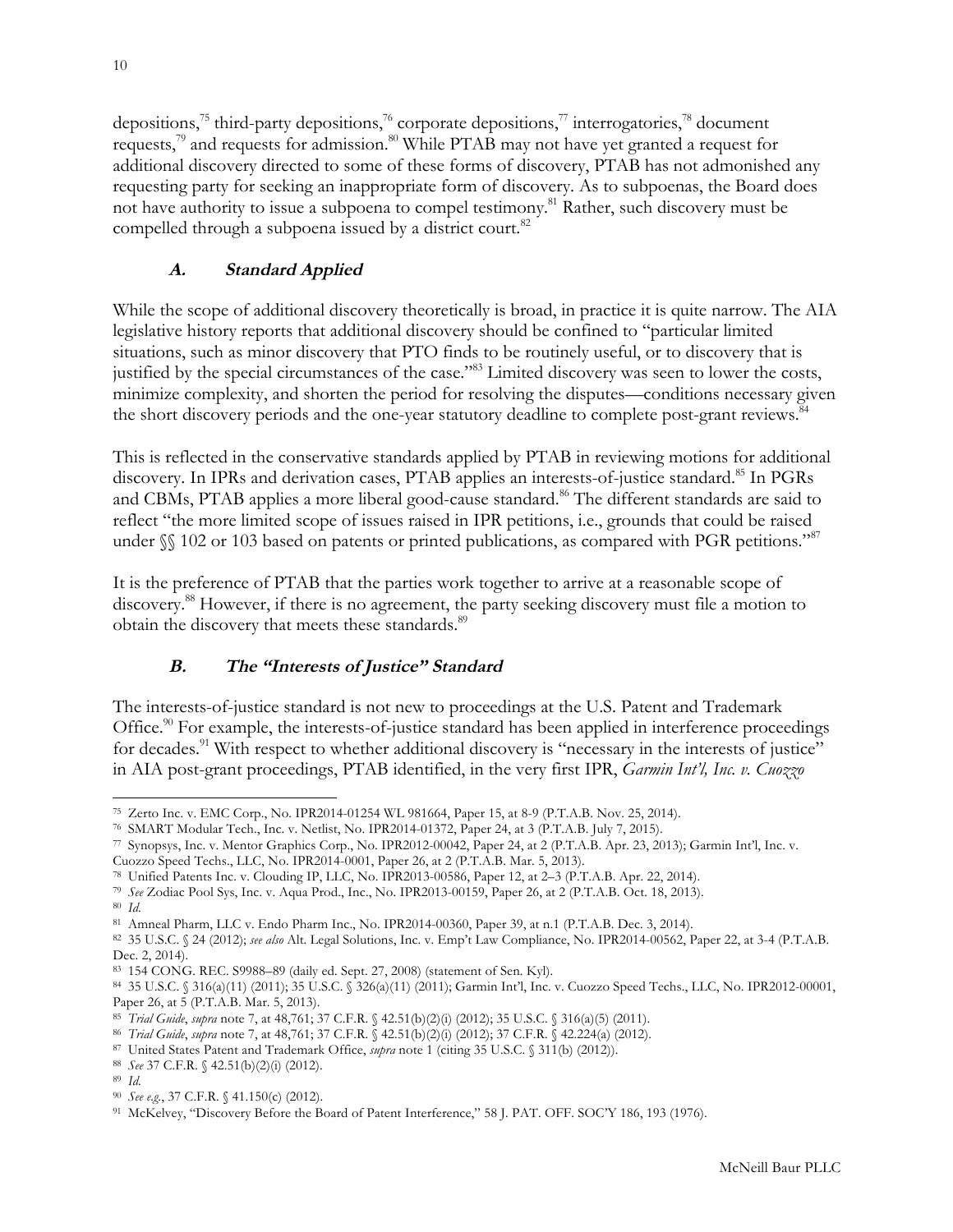<span id="page-10-0"></span>*Speed Techs., LLC*, IPR2012-00001, a set of five factors to be considered. These so-called Garmin factors are:

- 1. the request is more than a possibility and mere allegation;
- 2. the request does not seek the litigation positions and their underlying basis;
- 3. the requester does not have the ability to generate equivalent information by other means;
- 4. the request has easily understandable instructions; and
- 5. the request is not overly burdensome to answer.<sup>92</sup>

Arguably, these factors are nonexclusive. However, it is not apparent that PTAB has yet found a need to consider additional factors.

PTAB has applied these five factors in a wide variety of subjects for additional discovery, including: real party-in-interest/privity,<sup>93</sup> secondary considerations,<sup>94</sup> bases for expert testimony,<sup>95</sup> institution limits under 35 U.S.C.  $\frac{1}{3}$  315(b),  $\frac{96}{10}$  inconsistent positions,  $\frac{97}{7}$  and compelling depositions. <sup>98</sup>

## **1. More Than a Possibility and Mere Allegation**

Before a U.S. district court, it is sufficient for a requesting party to simply allege that the discovery sought is relevant to a claim or defense or that it is reasonably calculated to lead to the discovery of admissible evidence.<sup>99</sup> That is not the case before PTAB. In *Garmin*, PTAB applied a more restrictive standard, usefulness.<sup>100</sup> "'[U]seful' . . . does not mean merely 'relevant' or 'admissible.' . . . [but rather] means favorable in substantive value to a contention of the party moving for discovery."<sup>101</sup>

When seeking discovery, the requesting party must identify the party's contention to which the additional discovery is alleged to be useful and explain how it would be useful.<sup>102</sup> If the requesting party "has failed to clearly and consistently articulate why it needs the discovery in the first instance, the Board cannot grant the request."103 For example, in *Synopsys, Inc. v. Mentor Graphics Corp.*, IPR2012-00042, the patent owner requested additional discovery regarding the applicability of the 35 U.S.C. § 315(b) bar, but failed to show how the requested discovery was useful to that contention.104 Similarly, in *Garmin*, Cuozzo sought information to identify Garmin's privies and yet failed to explain how such information would be useful with respect to any of its contentions.<sup>105</sup>

l <sup>92</sup> Garmin Int'l, Inc. v. Cuozzo Speed Techs., LLC, No. IPR2012-00001, Paper 26, at 6-7 (P.T.A.B. Mar. 5, 2013).

<sup>93</sup> *See* Arris Grp, Inc. v. C-Cation Techs., LLC, No. IPR2014-00746, Paper 15, at 3–4 (P.T.A.B. July 2014).

<sup>94</sup> *See* Garmin Int'l, Inc. v. Cuozzo Speed Techs., LLC, No. IPR2012-00001, Paper 26, at 8 (P.T.A.B. Mar. 5, 2013).

<sup>95</sup> *See* Corning Inc. v. DSM IP Assets B.V., No. IPR2013-00043, Paper 27, at 4 (P.T.A.B. June 2013).

<sup>96</sup> *See* Synopsys, Inc. v. Mentor Graphics Corp., No. IPR2012-00042, Paper 24, at 3 (P.T.A.B. Apr. 23, 2013).

<sup>97</sup> *See* Corning Inc. v. DSM IP Assets B.V., No. IPR2013-00043, Paper 27, at 6-7 (P.T.A.B. June 2013).

<sup>98</sup> *See* Mexichem Amanco Holdings S.A. de C.V. v. Honeywell Int'l, Inc., No. IPR2013-00576, Paper 36, at 2 (P.T.A.B. Sept. 5, 2014). <sup>99</sup> FED. R. CIV. P. 26(b)(1).

<sup>100</sup> *See* Garmin Int'l, Inc. v. Cuozzo Speed Techs., LLC, No. IPR2012-00001, Paper 26, at 6-7 (P.T.A.B. Mar. 5, 2013). <sup>101</sup> *Id*. at 7.

<sup>102</sup> *See* Synopsys, Inc. v. Mentor Graphics Corp., No. IPR2012-00042, Paper 24, at 3 (P.T.A.B. Apr. 23, 2013).

<sup>103</sup> *Id*. at 4.

<sup>104</sup> *Id*. at 3-4.

<sup>105</sup> Garmin Int'l, Inc. v. Cuozzo Speed Techs., LLC, No. IPR2012-00001, Paper 26, at 12-13 (P.T.A.B. Mar. 5, 2013).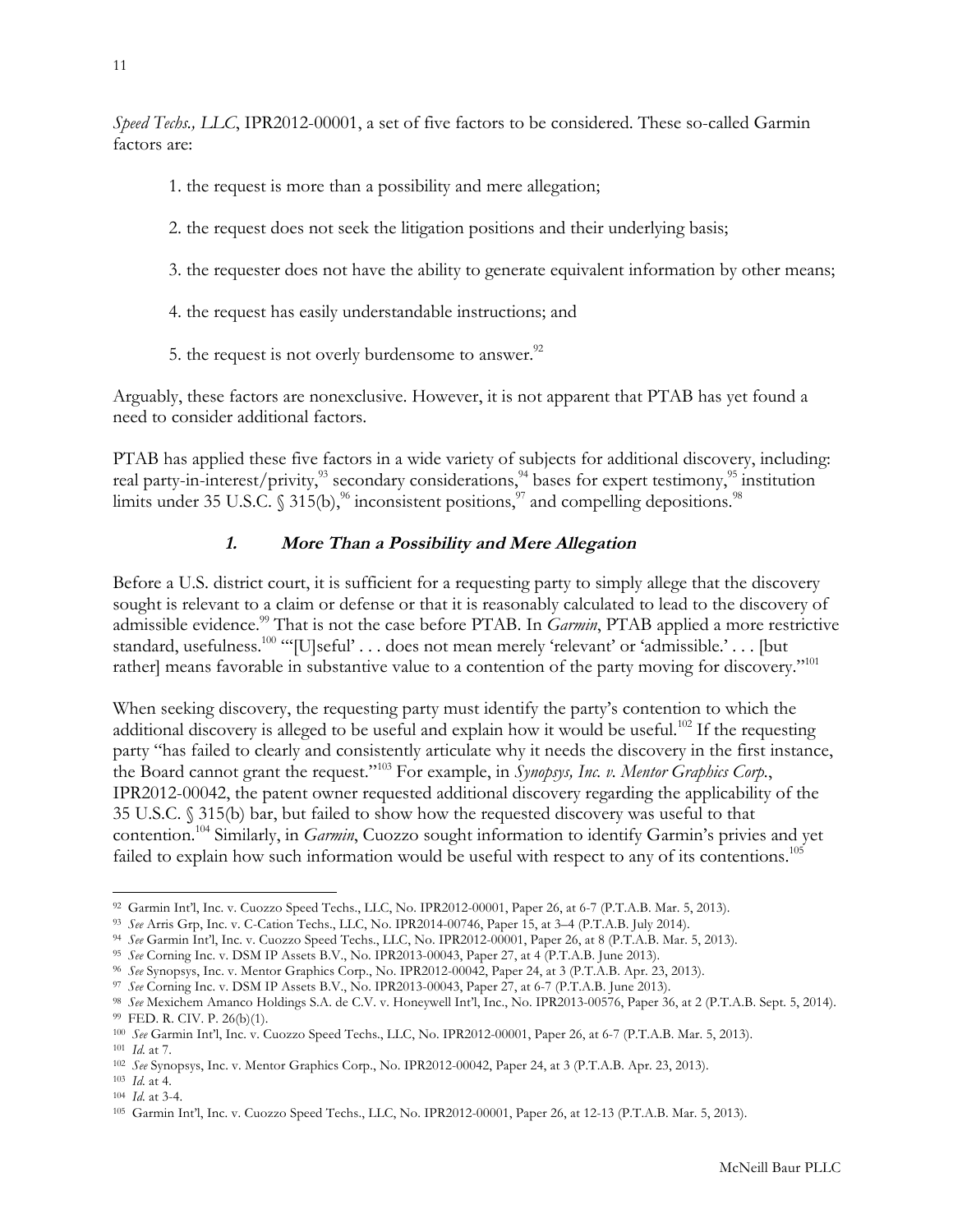The mere possibility or allegation that additional discovery may lead to something useful is insufficient to demonstrate that the requested discovery is necessary in the interests of justice. For PTAB to grant additional discovery, the requesting party must *already* possess evidence tending to show that in fact something useful will be uncovered.<sup>106</sup> While this threshold does not require conclusive evidence, mere speculation will not suffice.<sup>107</sup>

For example in *Garmin*, the requesting party had sought additional discovery related to various secondary indicia of nonobviousness. However, PTAB found that Cuozzo failed to offer evidence, let alone sufficient reasoning, to show that it was more than mere speculation that Garmin had copied, or that Garmin had attempted but failed to develop a similar device, or that Garmin had achieved success because of an inventive feature recited in the claims.108 In *Apple Inc. v. Achates Reference Publ'g, Inc.*, IPR2013-00080, Achates sought additional discovery of agreements between Apple and its co-defendants in a related litigation.<sup>109</sup> To justify the discovery, Achates presented evidence of a software development kit agreement, contending that this type of document established Apple to be in privity with other companies.<sup>110</sup> Despite this evidence, PTAB denied discovery, in part because Achates provided no evidence that the co-defendants had signed such a document.<sup>111</sup>

PTAB also has granted discovery in view of the first factor. For example, in *Corning Inc. v. DSM IP Assets B.V.*, IPR2013-00043, PTAB granted discovery regarding laboratory notebooks related to a declarant's testing.<sup>112</sup> PTAB noted that a reference to testing in a declaration does not obligate production as part of routine discovery.<sup>113</sup> However, PTAB agreed with DSM that the details of the procedures used to synthesize and test the samples were "per se useful," since Corning's expert relied on those details to reach a conclusion of unpatentability.<sup>114</sup>

Accordingly, factor (1) places a heavy burden on the requesting party to justify the additional discovery. It is likely that only when there is a related pending litigation will a requesting party have the evidence necessary to show that the additional discovery is not speculative. However, counsel should check the laws regarding protective orders in the district court. Protective orders often restrict the "use" of the confidential information to use in the proceeding in which the confidential information has been produced.115 It may be a violation of the protective order to consider confidential information from one matter in the context of discovery for another matter.

l

<sup>106</sup> *Id*. at 6.

<sup>107</sup> Microsoft Corp. v. Proxyconn, Inc., No. IPR2012-00026, Paper 32, at 5 (P.T.A.B. Mar. 8, 2013).

<sup>108</sup> Garmin Int'l, Inc. v. Cuozzo Speed Techs., LLC, No. IPR2012-00001, Paper 26, at 8 (P.T.A.B. Mar. 5, 2013); see also Microsoft Corp. v. Proxyconn, Inc., No. IPR2012-00026, Paper 32, at 4-5 (P.T.A.B. Mar. 8, 2013); Palo Alto Networks, Inc. v. Juniper Networks, Inc., No. IPR2013-00369, Paper 36, at 3-6 (P.T.A.B Feb. 5, 2014); Schott Gemtron Corp. v. SSW Holding Co., No. IPR2013-00358, Paper 43, at 4 (P.T.A.B. Feb. 14, 2014).

<sup>109</sup> Apple Inc. v. Achates Reference Publ'g, Inc., No. IPR2013-00080, Paper 18, at 2 (P.T.A.B. Apr. 13, 2013).

<sup>110</sup> *Id*. at 4.

<sup>111</sup> *Id*. at 5.

<sup>112</sup> Corning Inc. v. DSM IP Assets B.V., No. IPR2013-00043, Paper 27, at 2 (P.T.A.B. June 21, 2013).

<sup>113</sup> Id. at 3.

<sup>114</sup> Id. at 4.

<sup>115</sup> See e.g., Trial Guide, supra note 7, at 48,771 ("Confidential information received in a proceeding, however, may not be used in any other Office proceeding in which the providing party is not also a party.").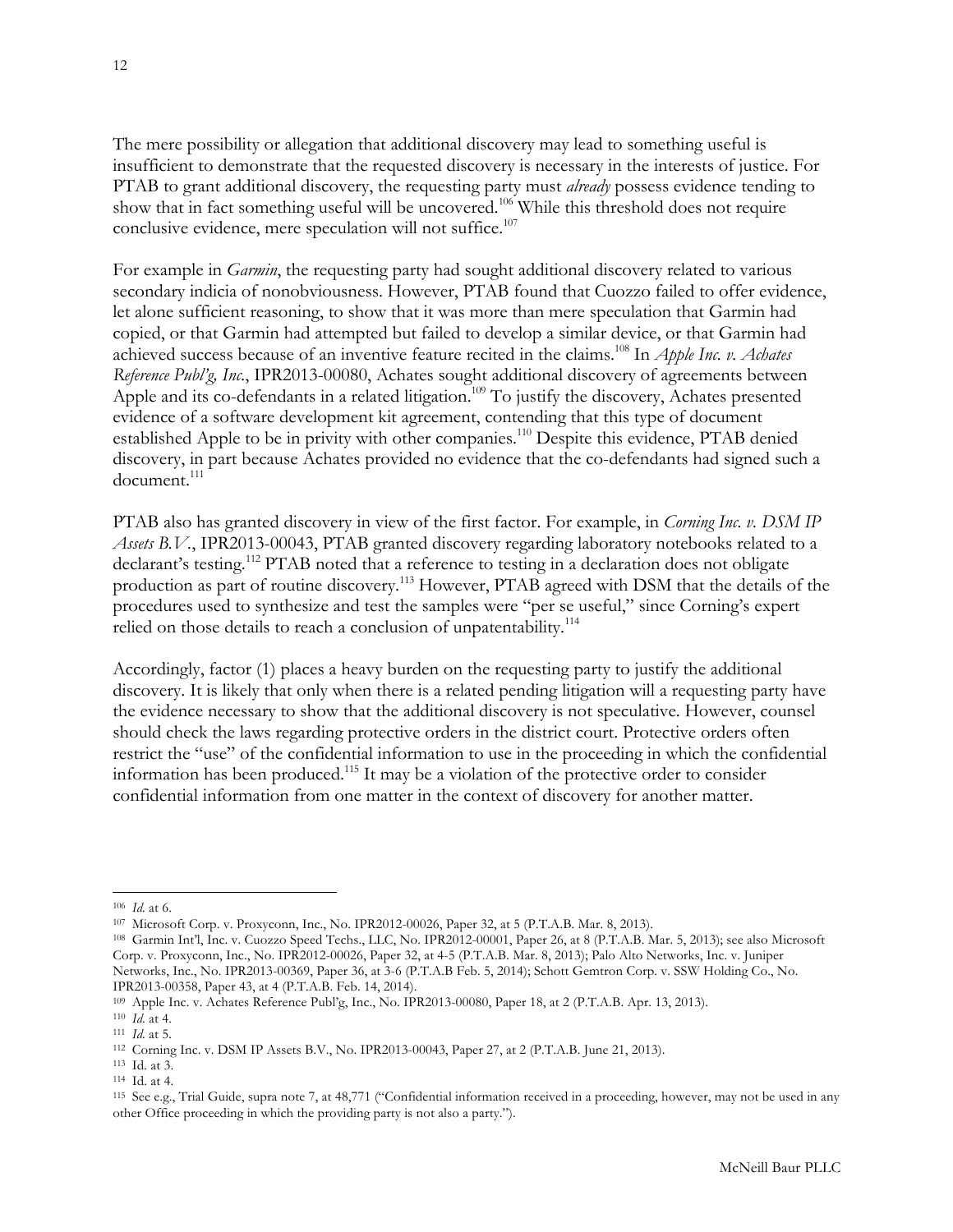#### **2. Litigation Positions and Underlying Basis**

<span id="page-12-0"></span>In *Garmin*, Cuozzo sought discovery that often is requested in district court litigation: "'Documents [y]ou intend to rely upon at trial or have provided or intend to provide to an expert witness or declarant."<sup>116</sup> PTAB found that asking for the other party's litigation positions and the underlying basis for those positions is "not necessary in the interests of justice."117 PTAB reasoned that rules already existed that control when arguments and evidence are to be presented and that a party cannot try to alter those rules under the pretext of additional discovery.<sup>118</sup> A party need only produce what the party and the declarant relied upon in making the arguments and testimony and any information inconsistent with positions that were advanced.<sup>119</sup>

Unlike factor (1), factor (2) rarely has been addressed following the *Garmin* decision. In part, parties likely have recognized the limited usefulness of such discovery in PTAB proceedings.

#### **3. Ability to Generate Equivalent Information by Other Means**

In *Garmin*, PTAB held that information a party can reasonably figure out, generate, obtain, or assemble without a discovery request would not be in the interests of justice.<sup>120</sup> In particular, the requesting party needs to explain why equivalent information could not obtained by another means, such as from public sources or internally.<sup>121</sup> This factor has been relatively easy to apply in the interests-of-justice analysis.

For example, PTAB denied Cuozzo's request for information regarding long-felt need because that information presumably should have been publicly available or available through a market survey by Cuozzo.122 Similarly, in *Microsoft Corp. v. Proxyconn, Inc.*, IPR2012-00026, PTAB denied Proxyconn's request for additional discovery on secondary indicia of nonobviousness, because much of the evidence should already be publicly available, such as pricing information, product reviews, promotional materials, and awards.123 In *Corning*, PTAB denied DSM's request for the samples tested by Corning's declarant.124 DSM failed to show that it could not generate the samples within the discovery period and that it could derive the needed information from the notebooks for which PTAB had granted discovery.<sup>125</sup>

#### **4. Easily Understandable Instructions**

PTAB has found that the interests of justice require that not only should the discovery requests be easily understandable, the instructions for answering those requests should be as well.<sup>126</sup> In particular, PTAB concluded that ten pages of complex instructions are *prima facie* unclear.<sup>127</sup> They are

 $\overline{a}$ <sup>116</sup> Garmin Int'l, Inc. v. Cuozzo Speed Techs., LLC, No. IPR2012-00001, Paper 26, at 13 (P.T.A.B. Mar. 5, 2013).

<sup>117</sup> Id. at 6.

<sup>118</sup> Id.

<sup>119</sup> 37 C.F.R. § 42.51(b)(1)(i) (2014); 37 C.F.R. § 42.51(b)(1)(iii) (2014).

<sup>120</sup> Garmin Int'l, Inc. v. Cuozzo Speed Techs., LLC, No. IPR2012-00001, Paper 26, at 6

<sup>(</sup>P.T.A.B. Mar. 5, 2013).

<sup>121</sup> Synopsys, Inc. v. Mentor Graphics Corp., No. IPR2012-00042, Paper 24, at 6 (P.T.A.B. Apr. 25, 2013).

<sup>122</sup> Garmin Int'l, Inc. v. Cuozzo Speed Techs., LLC, No. IPR2012-00001, Paper 26, at 6 (P.T.A.B. Mar. 5, 2013).

<sup>123</sup> Microsoft Corp. v. Proxyconn, Inc., No. IPR2012-00026, Paper 32, at 6 (P.T.A.B. Mar. 8, 2013).

<sup>124</sup> Corning Inc. v. DSM IP Assets B.V., No. IPR2013-00052, Paper 27, at 5–6 (P.T.A.B. June 21, 2013).

<sup>125</sup> *Id*. at 6.

<sup>126</sup> Garmin Int'l, Inc. v. Cuozzo Speed Techs., LLC, No. IPR2012-00001, Paper 26, at 6 (P.T.A.B. Mar. 5, 2013).

<sup>127</sup> *Id*.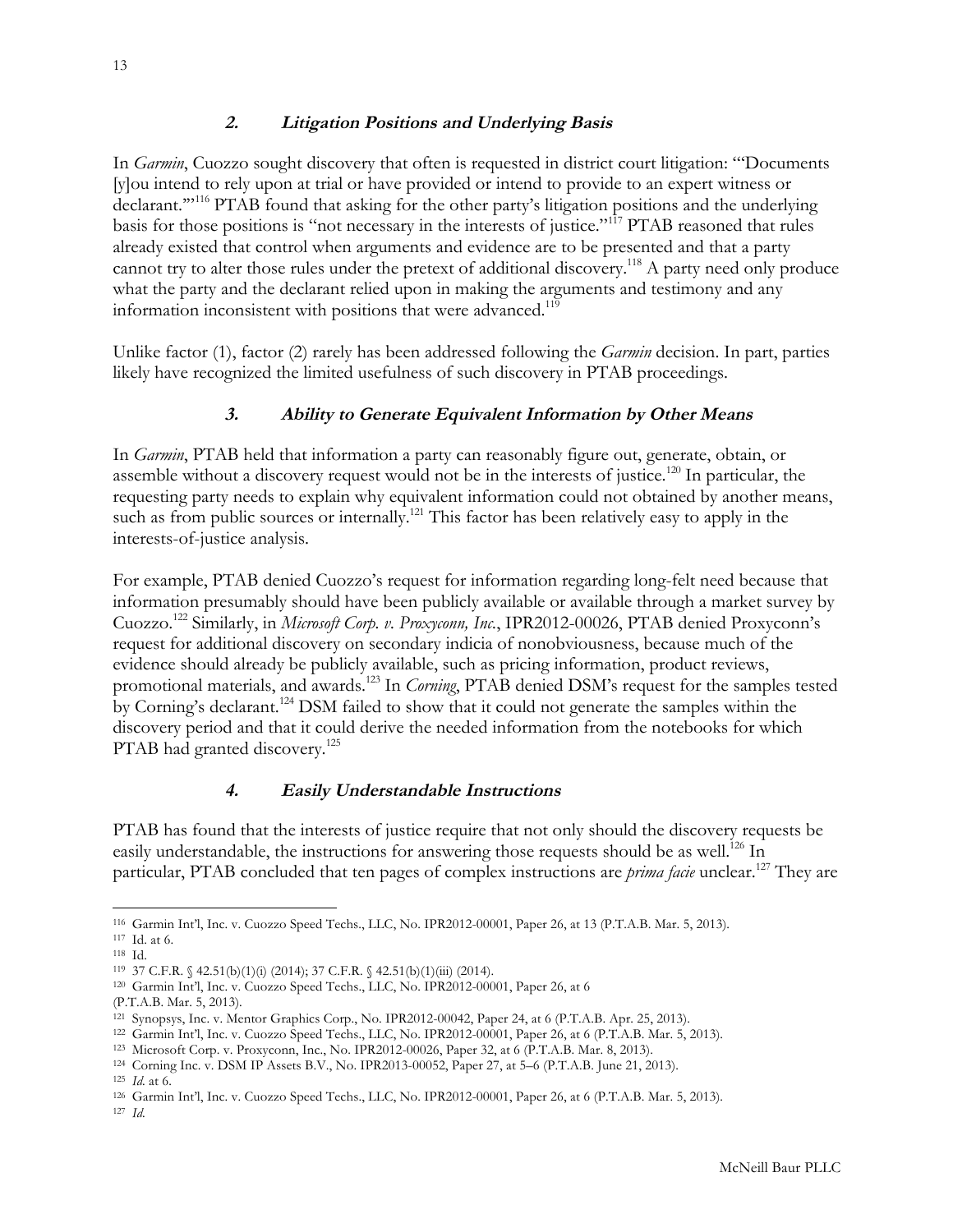<span id="page-13-0"></span>counterproductive, tending to undermine the responding party's ability to answer efficiently, accurately, and confidently.<sup>128</sup> Essentially, if it takes ten pages to explain what you are seeking, the requests themselves must not be clear. In *Garmin*, PTAB concluded that two pages of instructions were understandable and not unreasonable.<sup>129</sup>

Like factor (1), factor (4) addresses practices seen in district court litigation, where extensive instructions with lists of defined terms are commonplace. Since additional discovery is expected to be limited, the instructions should also be limited.

#### **5. Requests Not Overly Burdensome to Answer**

Given, in part, the short discovery periods associated with post-grant proceedings, PTAB determined that the interests of justice require that the additional discovery not impose an undue burden on the responding party.<sup>130</sup> PTAB considers at least the financial burden, the burden on human resources, and the burden to comply within the given time schedule.<sup>131</sup> Hence, there is an expectation that the requests will be sensible and responsibly tailored, according to a genuine need of the requesting party.132 Where a requesting party has not shown that it has narrowly tailored the requests to reduce the burden on the producing party, additional discovery may be denied.<sup>133</sup> It is advised that requesting parties include time limits, precise and focused language, and not seek "any" or "all" documents "relating" or "referring" to the subject.<sup>134</sup>

As the moving party, the party seeking discovery bears the burden of proving that it is entitled to the requested relief.135 However, PTAB effectively relies upon the producing party to establish that factor (5) weighs against additional discovery. In Garmin, for example, PTAB denied the discovery in view of Garmin's determination that it would need to expend hundreds of hours and tens of thousands of dollars to comply with the requests.<sup>136</sup>

The burden however is not necessarily quantifiable. For example, in *Corning*, PTAB denied additional discovery for samples because Corning had only a small amount remaining since the testing was destructive by nature.137 In *Mexichem Amanco Holdings S.A. de C.V. v. Honeywell Int'l, Inc.*, IPR2013- 00576, PTAB denied additional discovery in the form of a deposition of a declarant.<sup>138</sup> Petitioner had submitted a declaration, which had been submitted in a related *inter partes* reexamination.<sup>139</sup> PTAB acknowledged that the *Garmin* factors (except the fifth) favored discovery; the declarant was not under petitioner's control and resided outside the U.S., which would have required a subpoena and/or invoking the Hague Convention.<sup>140</sup> Notably, while PTAB would not compel discovery, it

 $\overline{a}$ 

<sup>139</sup> *Id*. <sup>140</sup> *Id*.

<sup>128</sup> *Id*. at 6-7.

<sup>129</sup> *Id*. at 14.

<sup>130</sup> *Id*. at 7.

<sup>131</sup> *Id*. at 14.

<sup>132</sup> *Id*.

<sup>133</sup> Synopsys, Inc. v. Mentor Graphics Corp., No. IPR2012-00042, Paper 24, at 7 (P.T.A.B. Apr. 25, 2013).

<sup>134</sup> Microsoft Corp. v. Proxyconn, Inc., No. IPR2012-00026, Paper 32, at 6 (P.T.A.B. Mar. 8, 2013); Seoul Semiconductor Co. v. Enplas Corp., No. IPR2014-00605, Paper 17, at 6-7 (P.T.A.B. Nov. 5, 2014); *see also* Schott Gemtron Corp. v. SSW Holding Co., Inc.,

No. IPR2013-00358, Paper 43, at 6-7 (P.T.A.B. Feb. 14, 2014) (objecting to "not limited to" language).

<sup>135</sup> Palo Alto Networks, Inc. v. Juniper Networks, Inc., No. IPR2013-00369, Paper 36, at 3 (P.T.A.B. Feb. 5, 2014) (citing 37 C.F.R. § 42.20(c) and § 42.51(b)(2) (2014)).

<sup>136</sup> Garmin Int'l, Inc. v. Cuozzo Speed Techs., LLC, No. IPR2012-00001, Paper 26, at 15 (P.T.A.B. Mar. 5, 2013).

<sup>137</sup> Corning Inc. v. DSM IP Assets B.V., No. IPR2013-00052, Paper 27, at 5-6 (P.T.A.B. June 21, 2013).

<sup>138</sup> Mexichem Amanco Holdings S.A. de C.V. v. Honeywell Int'l, Inc., No. IPR2013-00576, Paper 36, at 2 (P.T.A.B. Sept. 5, 2014).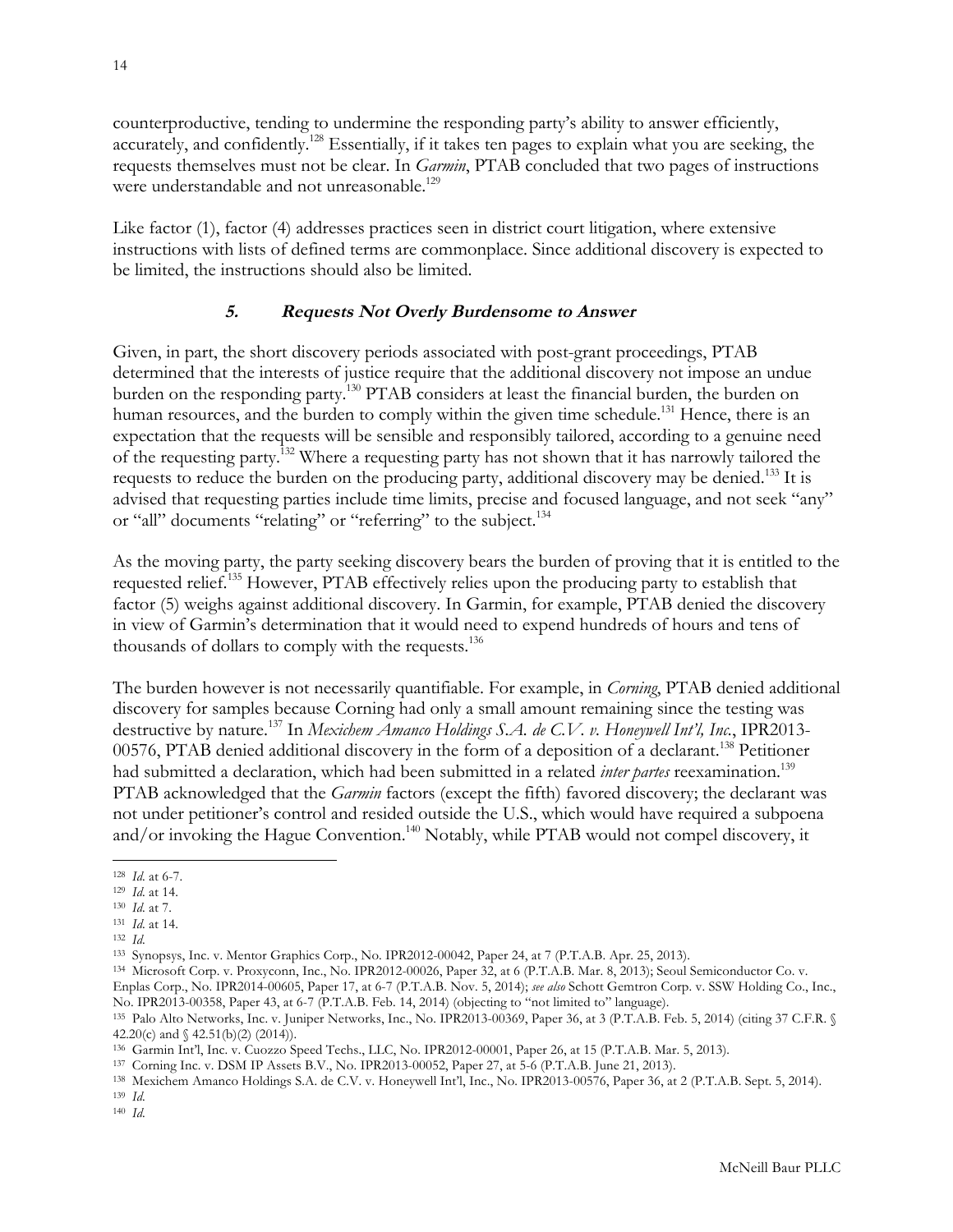<span id="page-14-0"></span>stated that it would "give that Declaration little or no weight as Patent Owner has not been offered a fair opportunity to challenge his testimony [by making the witness available for crossexamination]."<sup>141</sup>

Even where the requests may be otherwise reasonable, requests for additional discovery may be denied when they are made late in the discovery period. PTAB has often denied requests that were made with days and even weeks before the end of the discovery period.<sup>142</sup> When timing its requests for additional discovery, the requesting party must consider the time that will be needed to meet and confer regarding the requests, the time to initiate and conduct a conference call with PTAB, and (if granted) the time needed to brief a motion seeking additional discovery. Hence, requesting parties are advised to identify desired additional discovery early in the discovery period.<sup>143</sup>

# **C. The "Good Cause" Standard**

All AIA post-grant proceedings "share the same public policy, statutory, and regulatory considerations of discovery."144 However, the good-cause standard of CBMs and PGRs is a slightly more liberal standard than the interests-of-justice standard for IPRs and derivation proceedings.<sup>145</sup> The different standards reflect that the scope of issues raised in an IPR is limited to grounds that could be raised under  $\mathcal{N}$  102 or 103 based on patents or printed publications.<sup>146</sup>

In light of the common public policy, statutory, and regulatory considerations, the Office promulgated Rule 42.224 on discovery in PGRs:

Discovery is limited to evidence directly related to factual assertions advanced by either party in the proceeding.<sup>147</sup>

So, when PTAB decided to apply the five Garmin factors, they needed to be "slightly modiffied]."<sup>148</sup> Again, the Garmin factors are:

1. the request is more than a possibility and mere allegation;

2. the request does not seek the litigation positions and their underlying basis;

3. the requester does not have the ability to generate equivalent information by other means;

4. the request has easily understandable instructions; and

 $\overline{a}$ <sup>141</sup> *Id*. at 3.

<sup>142</sup> Apple Inc. v. Achates Reference Publishing, Inc., No. IPR2013-00080, Paper 18, at 7 (P.T.A.B. Apr. 13, 2013) (denied when request was one week before response due date); Alternative Legal Solutions, Inc. v. Employment Law Compliance, Inc., No. IPR2014000562, Paper 22, at 5-6 (P.T.A.B. Dec. 2, 2014) (denied when request was 11 days before response due date); Schott Gemtron Corp. v. SSW Holding Co., Inc., No. IPR2013-00358, Paper 43, at 7 (P.T.A.B. Feb. 14, 2014) (denied when request was 22 days before response due date).

<sup>143</sup> Garmin Int'l, Inc. v. Cuozzo Speed Techs., LLC, No. IPR2012-00001, Paper 26, at 15–16 (P.T.A.B. Mar. 5, 2013) (appropriate to seek discovery five weeks after institution of proceeding).

<sup>144</sup> Bloomberg Inc. v. Markets-Alert Pty Ltd., CBM2013-00005, Paper 32, at 4 (P.T.A.B. May 29, 2013).

<sup>145</sup> *Trial Guide*, *supra* note 7, at 48,761; 37 C.F.R. § 42.51(b)(2)(i) (2012); 37 C.F.R. § 42.224(a) (2012).

<sup>146</sup> *See* United States Patent and Trademark Office, *supra* note 1; 35 U.S.C. § 311(b), 321(b) (2012).

<sup>147</sup> 37 C.F.R. § 42.224(b) (2012).

<sup>148</sup> Bloomberg Inc. v. Markets-Alert Pty Ltd., No. CBM2013-00005, Paper 32, at 4 (P.T.A.B. May 29, 2013).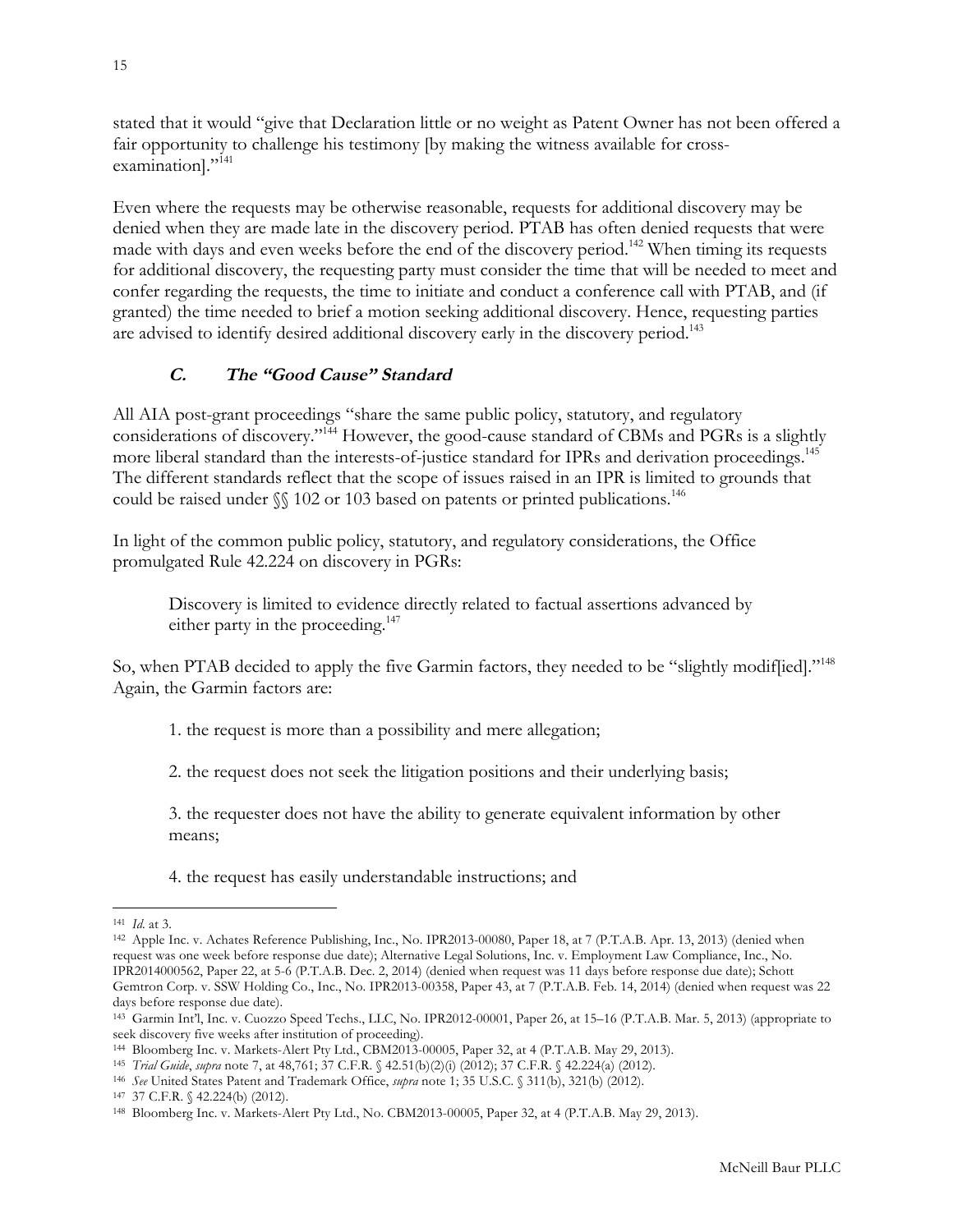5. the request is not overly burdensome to answer.<sup>149</sup>

<span id="page-15-0"></span>Specifically, the modification comes with respect to factor (1). While "useful" remains to mean favorable to a contention of the party moving for discovery, PTAB determined that a "good cause showing requires the moving party to provide a specific factual reason for expecting reasonably that the discovery will be 'useful."<sup>150</sup>

For example, in *Bloomberg Inc. v. Markets-Alert Pty Ltd.*, CBM2013-00005, PTAB granted additional discovery with respect to documents and things considered by the declarant that had not already been produced.<sup>151</sup> In particular, PTAB noted that "Markets-Alert sufficiently demonstrates specific factual reasons for expecting that there are other items which the defendant relied on in providing the declaration."<sup>152</sup> PTAB, however, denied additional discovery regarding secondary considerations of nonobviousness because "Markets-Alert fail[ed] to provide a specific factual reason or evidence for expecting that the discovery w[ould] be 'useful.'"153 Rather, the arguments were deemed to be "speculative and not meaningful."154

Thus, whereas the good-cause standard means that PTAB requires a requesting party to show a specific factual reason to justify the additional discovery, the interests-of-justice standard means that PTAB requires the requesting party to address a broader range of relevant factors.

## **D. PTAB Practical Considerations**

Aside from the five *Garmin* factors, the Board may consider practical aspects when deciding whether to grant a party's request for additional discovery. In fact, Administrative Patent Judges are permitted "wide latitude in administering the proceedings to balance the ideal of precise rules against the need for flexibility to achieve reasonably fast, inexpensive, and fair proceedings."<sup>155</sup> In a "boardside chat," PTAB Chief Judge James Smith raised several practical points regarding requests for discovery:

1. the Board encourages timely, abbreviated discovery to ensure effective management of a large docket of cases and completion of the reviews within 12 months after institution;

2. requests for discovery should clearly demonstrate the information being sought and avoid "fishing expeditions" that are sometimes possible in district court; and

3. the Board discourages discovery requests where harassment is a purpose.<sup>156</sup>

The Board has also addressed some of these factors in its decisions, such as timing and discouraging

l

<sup>149</sup> *See* Garmin Int'l, Inc. v. Cuozzo Speed Techs., LLC, No. IPR2012-00001, Paper 26, at 6-7 (P.T.A.B. Mar. 5, 2013).

<sup>150</sup> Bloomberg Inc. v. Markets-Alert Pty Ltd., No. CBM2013-00005, Paper 32, at 5 (P.T.A.B. May 29, 2013).

<sup>151</sup> *Id*. at 6.

<sup>152</sup> *Id*.

<sup>153</sup> *Id*. at 10.

<sup>154</sup> *See id*.

<sup>155</sup> *Trial Rules*, *supra* note 4, at 48,616 (citing 37 C.F.R. §§ 42.5(a) and (b) (2012)).

<sup>156</sup> Ryan Davis, *PTAB Chief Judge Offers Tips on AIA Discovery, Amendments*, LAW360, (Feb. 3, 2015),

https://www.law360.com/articles/615912/print?section=ip [http://perma.cc/2L9E-EX8M].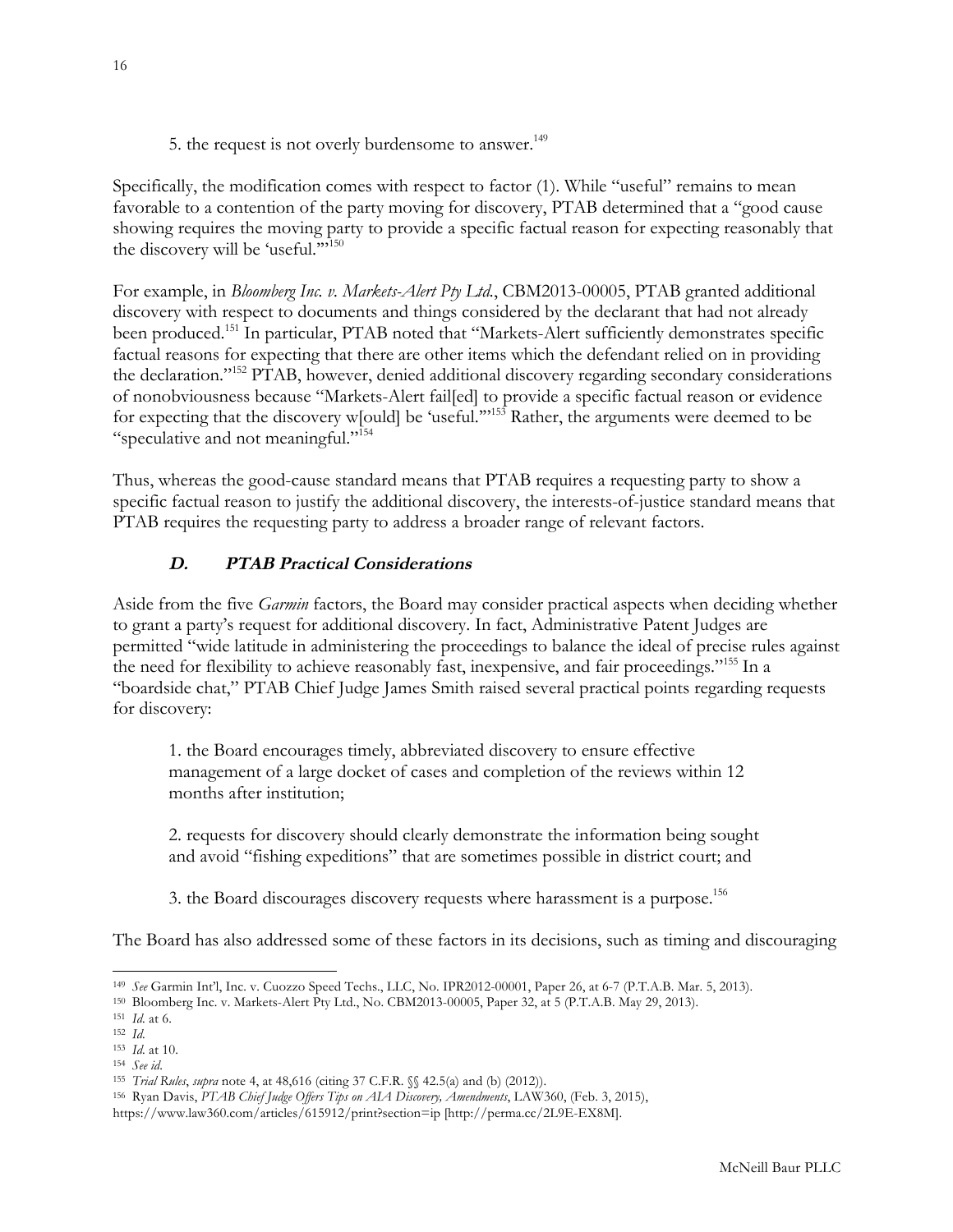<span id="page-16-0"></span>"fishing expeditions."

#### **1. Timeliness**

Timing is clearly an important factor in PGP discovery—from the Scheduling Order that lays out the timeline for routine discovery to the Board's 12-month statutory deadline—the Board is focused on a timely and abbreviated discovery. In *Apple Inc. v. SightSound Tech., LLC*, CBM2013-00020, - 00023, the Board denied patent owner SightSound's motion for additional discovery pertaining to commercial success and copying, in part because such discovery would delay the trial schedule, contrary to the PGP's goal of "an efficient, streamlined alternative to litigation, completed within one year of institution."157 Moreover, the Board found that SightSound failed to sufficiently explain how, if its request were granted, the proceedings could have been completed within the one-year time frame.<sup>158</sup>

The Board's attention to timing is also evident with respect to when it allows additional discovery. In *Apple Inc. v. Achates Reference Publ'g, Inc*., IPR2013-00080, -00081, the patent owner Achates sought additional discovery allegedly relevant to determining whether petitioner Apple's co-defendants in a related litigation filed in 2011 were real parties-in-interest or privies of Apple.<sup>159</sup> The Board denied Achates's motion, finding that the evidence and argument Achates presented amounted to mere allegation and speculation.<sup>160</sup> The Board also considered Achates's delay in filing its motion:

Achates's delay in requesting additional discovery weighs against granting the motion. As the plaintiff in the related litigation filed in 2011, Achates was well aware of the relevant dates on which Apple and the co-defendants were served with a complaint, but waited until nearly three months after Apple's petitions were filed and one week prior to the due date for its preliminary responses to make its request.<sup>161</sup>

Seeking additional discovery too early in the proceedings can result in the Board denying authorization to file a motion for additional discovery. In *Microsoft Corp. v. Surfcast, Inc.*, IPR2013- 00292, during an initial conference call, petitioner Microsoft sought to file a motion for additional discovery with respect to deposition transcripts and exhibits relevant to patent owner Surfcast's potential earlier conception, diligence, and/or reduction to practice of the claimed invention.<sup>162</sup> The Board denied without prejudice Microsoft's request, noting that it was premature because Surfcast had not yet filed its patent owner response or sought to antedate the prior art relied upon in the institution decision.<sup>163</sup>

The Board obviously finds the timeliness of discovery important. From the *Apple* and *Microsoft* decisions, it appears that the Board considers the discovery windows to apply to not only to routine discovery, but also additional discovery. As a result, the timing of a party's request for additional evidence is important. A party should avoid presenting its request too late during the discovery window or proposing such discovery before its discovery window opens. In summary, a party

 $\overline{a}$ <sup>157</sup> Apple Inc. v. SightSound Techs, LLC, No. CBM2013-00020, -00023, Paper 36, at 2, 6 (P.T.A.B. Dec. 11, 2013).

<sup>158</sup> *Id*. at 6.

<sup>159</sup> Apple Inc. v. Achates Reference Publishing, Inc., No. IPR2013-00080, Paper 18, at 2 (P.T.A.B. Apr. 13, 2013).

<sup>160</sup> *Id*. at 7.

<sup>161</sup> *Id*.

<sup>162</sup> Microsoft Corp. v. Surfcast, Inc., No. IPR2013-00292, Paper 25, at 2 (P.T.A.B. Dec. 31, 2013).

<sup>163</sup> *Id*. at 2-3.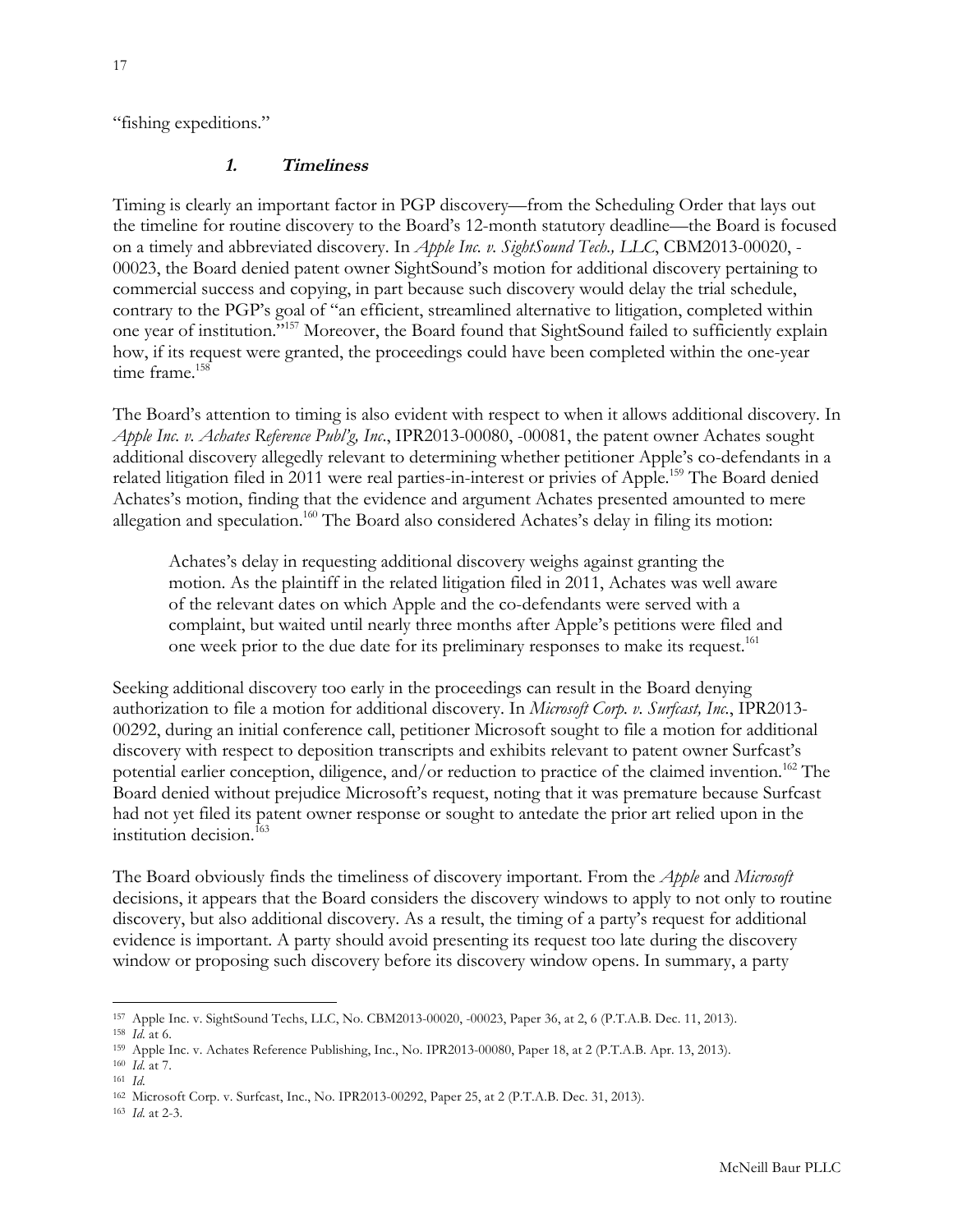<span id="page-17-0"></span>should submit its request for additional discovery reasonably soon after first notice of an issue and sufficiently early within its discovery window to allow time for briefing, as well as the discovery, should the Board grant its request.

## **2. Avoid "Fishing Expeditions"**

As discussed in section III.B. above, motions may run afoul of the Garmin factors if they seek unnecessary discovery, contain overly broad requests for information, or are based on a possibility or mere allegation. The Board likewise has cautioned that a motion for additional discovery "is not an opportunity to enter into a 'fishing expedition' in the hopes that something will emerge that will aid a party's case."164 Instead, "a party requesting additional information must already be in possession of a threshold amount of evidence or reasoning beyond speculation that useful material will be uncovered."<sup>165</sup> To avoid appearance of an unlicensed fishing expedition, a party should clearly demonstrate in its motion that they possess sufficient evidence supporting the basis for which it seeks the additional discovery.

## **E. Motion Practice and Briefing**

## **1. The First Hurdle: Motion for Leave to File**

A preauthorized motion is required when requesting any relief (other than institution), including additional discovery.166 Generally, preauthorization to file an opposed motion is sought from the Board during a conference call.<sup>167</sup> This preauthorization procedure allows the Board to determine whether the motion is necessary and sufficient and permits time to adjust the trial schedule if briefing is necessary. It also facilitates speedy resolution of the proceeding and decreased costs perhaps even revealing dispositive issues that facilitate settlement.<sup>168</sup>

Exceptions to preauthorization include motions where it is impractical to seek prior Board approval (*e.g.*, motions to seal and motions to waive page limit filed with a petition) or where authorization is automatically granted (*e.g.*, requests for rehearing and where scheduling orders preauthorize observations on cross-examination and motions to exclude evidence).<sup>169</sup>

Quite often, the relief requested in the motions can be granted (or denied) during a conference call whose outcome is later reported in a written order.<sup>170</sup> This may occur during the initial conference call (generally within one month of institution) or a later conference call specifically initiated to obtain preauthorization.<sup>171</sup> No later than two business days prior to the initial conference call, a party should provide to the Board and opposing counsel a list of proposed motions the party anticipates filing during the proceeding, thereby allowing the Board and opposing party adequate time to prepare for the call.<sup>172</sup>

l <sup>164</sup> Acco Brands Corp. v. Fellowes, Inc., No. IPR2013-00566, Paper 20, at 5 (P.T.A.B. Apr. 24, 2014). <sup>165</sup> *Id*.

<sup>166</sup> 37 C.F.R. § 42.20(a) (2012); *Trial Guide*, *supra* note 7, at 48,762.

<sup>167</sup> *Trial Rules*, *supra* note 4, at 48,619; see also *Trial Guide*, *supra* note 7, at 48,762.

<sup>168</sup> *Trial Guide*, *supra* note 7, at 48,765.

<sup>169</sup> *Trial Guide*, *supra* note 7, at 48,762-63.

<sup>170</sup> *Trial Rules*, *supra* note 4, at 48,619.

<sup>171</sup> *Trial Guide*, *supra* note 7, at 48,763.

<sup>172</sup> *Id*.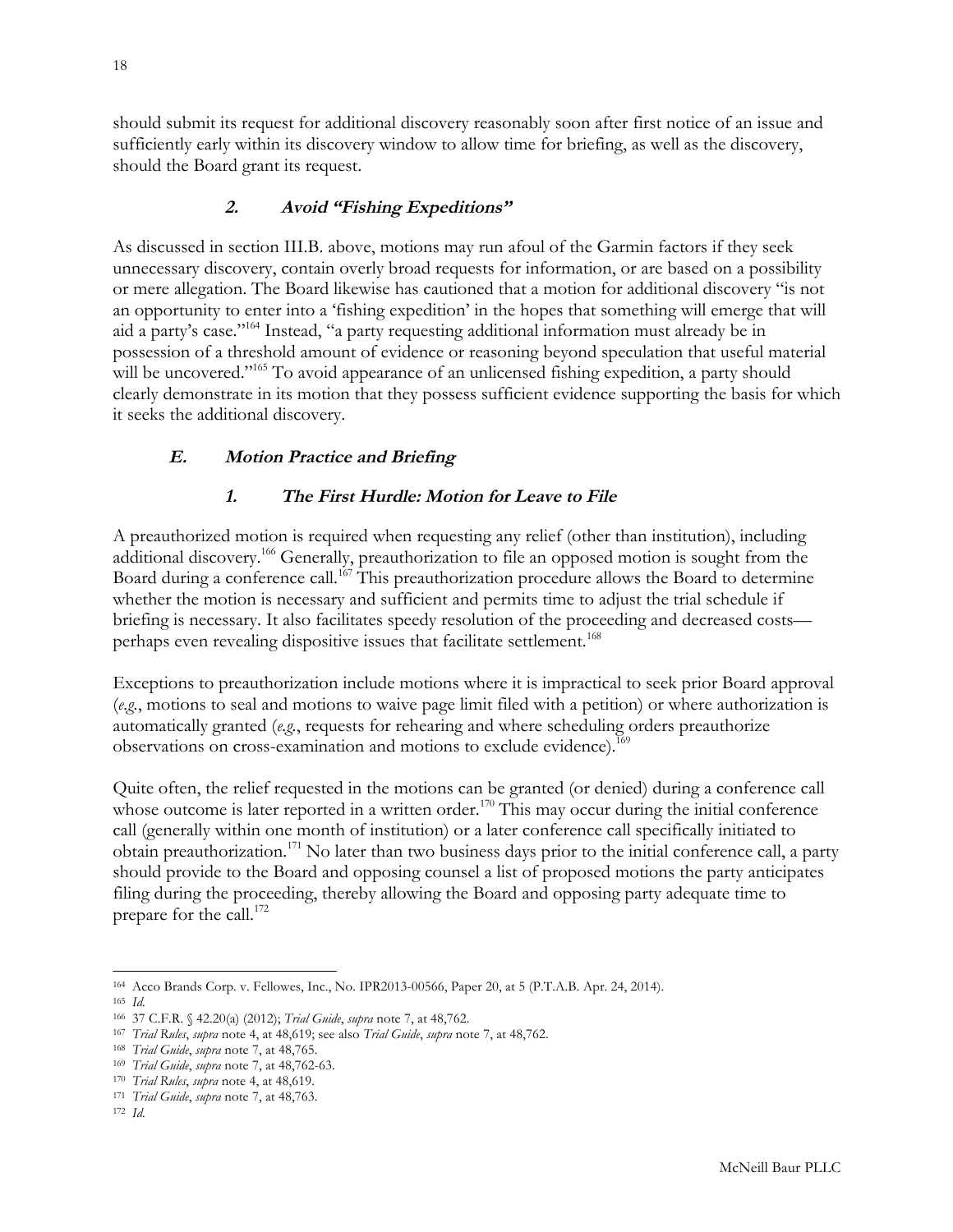<span id="page-18-0"></span>The Board has found that by addressing procedural issues early in the proceeding, it quickly can dismiss motions outside the scope of the proceeding. This helps avoid unnecessary briefing and ensures counsel remain focused on resolving relevant issues:

Typically the Board will decide procedural issues raised in a conference call during the call itself or shortly thereafter, thereby avoiding the need for additional briefing. The Board has found that this practice simplifies a proceeding by focusing the issues early, reducing costs and efforts associated with motions that are beyond the scope of the proceeding. By taking an active role in the proceeding, the Board can eliminate delay in the proceeding and ensure that attorneys are prepared to resolve the relevant disputed issues.<sup>173</sup>

When necessary, the Board may adjust the trial schedule to accommodate the motion.<sup>174</sup>

# **2. Briefing**

Just as federal courts have limited page count to manage motions practices, so has the Board. Motions and oppositions (due one month after service of the motion) are each limited to 15 pages.<sup>175</sup> Replies, which are due one month after service of the opposition, are limited to 5 pages.<sup>176</sup> Those page limits do not include the table of contents, a table of authorities, a certificate of service, or appendix of exhibits.177 The Board encourages "concise, well-organized, easy-to-follow arguments supported by readily identifiable evidence of record."<sup>178</sup> And since the administrative patent judges are former patent attorneys, parties need not waste valuable pages providing extended discussions of general patent law principles.<sup>179</sup>

# **IV. A DISCUSSION OF THE LESSONS LEARNED FROM PTAB DISCOVERY ORDERS**

In just a few years, the Board has decided numerous motions seeking discovery of various types of additional evidence, including information relating to real party-in-interest and privity; underlying evidence or bases for opinions; and information pertaining to secondary considerations. In this section, we consider some Board decisions on motions seeking discovery of evidence related to those topics and discuss lessons that can be learned from those decisions. The bottom line is that when deciding those motions, the Board routinely applies the Garmin factors and seems more likely to grant motions that are timely, well-supported, clear, and narrowly focused to the discovery of non-public information that directly relates to an issue in the PGP and that is not already available through routine discovery.

# **A. Identifying the Real Party in Interest and Privy**

According to the Trial Guide, petitioners must identify all real parties-in-interest for two reasons: "to assist members of the Board in identifying potential conflicts, and to assure proper application of

 $\overline{a}$ <sup>173</sup> *Id*.

<sup>174</sup> *Id*. at 48,765.

<sup>175</sup> 37 C.F.R. § 42.24(a)(1)(v) (2014).

<sup>176 37</sup> C.F.R.  $\check{S}$  42.24(b)(3) (2014); 37 C.F.R.  $\check{S}$  42.25(a)(1) (2014).

<sup>177 37</sup> C.F.R.  $\sqrt{\ }$  42.24(c)(2) (2014); 37 C.F.R.  $\sqrt{\ }$  42.25(a)(2) (2014).

<sup>178</sup> *Trial Guide*, *supra* note 7, at 48,763.

<sup>179</sup> *Id*.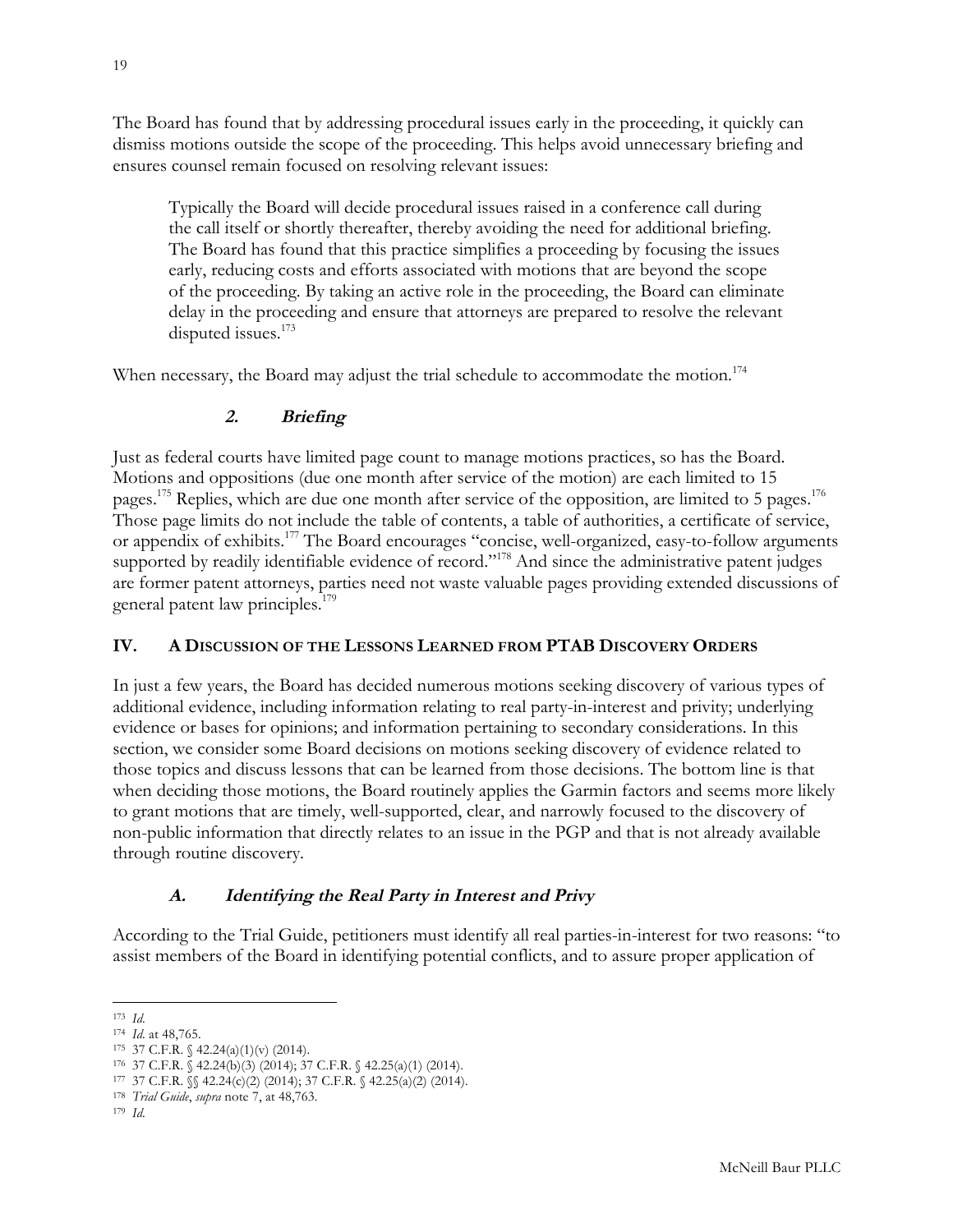the statutory estoppel provisions."<sup>180</sup> Indeed, Sections 312 and 322 of the Patent Act list identifying "all real parties in interest" as a requirement for any PGP petition.<sup>181</sup> The Trial Guide notes a difference between real party-in interest and privy. A real party-in-interest "is the party that desires review of the patent" and "may be the petitioner itself, and/or it may be the party or parties at whose behest the petition has been filed."<sup>182</sup> "'[P]rivity' is more expansive, encompassing of parties that do not necessarily need to be identified in the petition as a 'real party-in-interest.'"183

PTAB determines real party-in-interest and privy on a case-by-case basis. The Trial Guide, however, offers some guidance on determining a real party-in-interest. "For example, a party that funds and directs and controls an IPR or PGR petition or proceeding constitutes a 'real party-in-interest,' even if that party is not a 'privy' of the petitioner."184

For a number of reasons, patent owners often focus on real party-in-interest and privy during PGPs. In addition to clearly identifying the parties subject to the estoppel provision, patent owners pursue real party-in-interest because PTAB may deny institution or revoke institution for failure to identify a real party-in-interest. For example, on January 6, 2015, PTAB vacated its January 22, 2014, decision to institute IPR based on a petition filed by Atlanta Gas Light Company.185 PTAB vacated the proceeding nearly a year after PTAB instituted IPR "[b]ecause the petition failed to identify all real parties in interest as required by 35 U.S.C. § 312(a)(2).<sup>3186</sup> Specifically, PTAB had struggled, and ultimately failed, to untangle the petitioner, a subsidiary, from its parent and sister subsidiary. "Rather than maintaining well-defined corporate boundaries, [parent] AGLR, Petitioner, and [sister] AGLS are so intertwined that it is difficult for both insiders and outsiders to determine precisely where one ends and another begins."<sup>187</sup> The parent and sister companies would benefit from petitioner's IPR as the patent owner filed a patent infringement complaint in district court against them.188 This, coupled with the ambiguous corporate structure and uncertainty about who controlled and directed the filing of the petition for IPR, led PTAB to vacate its institution decision.<sup>189</sup>

Patent owners can raise real party-in-interest concerns to PTAB in a number of ways. First, a patent owner can highlight its real party-in-interest concerns in its preliminary response to a petition for PGP and PTAB often addresses the issue in its institution decision. For example, patent owner Dragon Intellectual Property, LLC argued in its preliminary response that petitioner Unified Patents Inc. failed to name all real parties-in-interest in IPR2014-01252.<sup>190</sup> Before Unified filed its petition for IPR, Dragon filed ten district court complaints alleging infringement of the patent at issue in the IPR.191 Dragon argued that Unified, a member-funded company that pursues IPRs against nonpracticing entities (NPEs), failed to name one or more of its members that directed Unified to purse this particular IPR.<sup>192</sup> Specifically, Dragon argued that Unified received payments from others to prepare and file the petition. In response, Unified provided Dragon with limited discovery on this

 $\overline{a}$ 

<sup>186</sup> *Id*.

<sup>188</sup> *Id*. at 2.

- <sup>191</sup> *Id*. at 3.
- <sup>192</sup> *Id*. at 8-11.

<sup>180</sup> *Trial Guide*, *supra* note 7, at 48,759; *see also* 35 U.S.C. § 315(e) (2012) (estoppel).

<sup>181</sup> 35 U.S.C. § 312(a)(2) (2012).

<sup>182</sup> *Trial Guide*, *supra* note 7, at 48,759.

<sup>183</sup> *Id*.

<sup>184</sup> *Id*. at 48,760.

<sup>185</sup> *See* Atlanta Gas Light Co., v. Bennett Regulator Guards, Inc., No. IPR2013-00453, Paper 88, at 1 (P.T.A.B. Jan. 6, 2015).

<sup>187</sup> *Id*. at 11; *see also id*. at 2 (describing the corporate structure).

<sup>189</sup> *Id*. at 9–13.

<sup>190</sup> *See* Unified Patents Inc. v. Dragon Intellectual Prop., LLC, No. IPR2014-01252, Paper 37, at 9-10 (P.T.A.B. Feb. 12, 2015).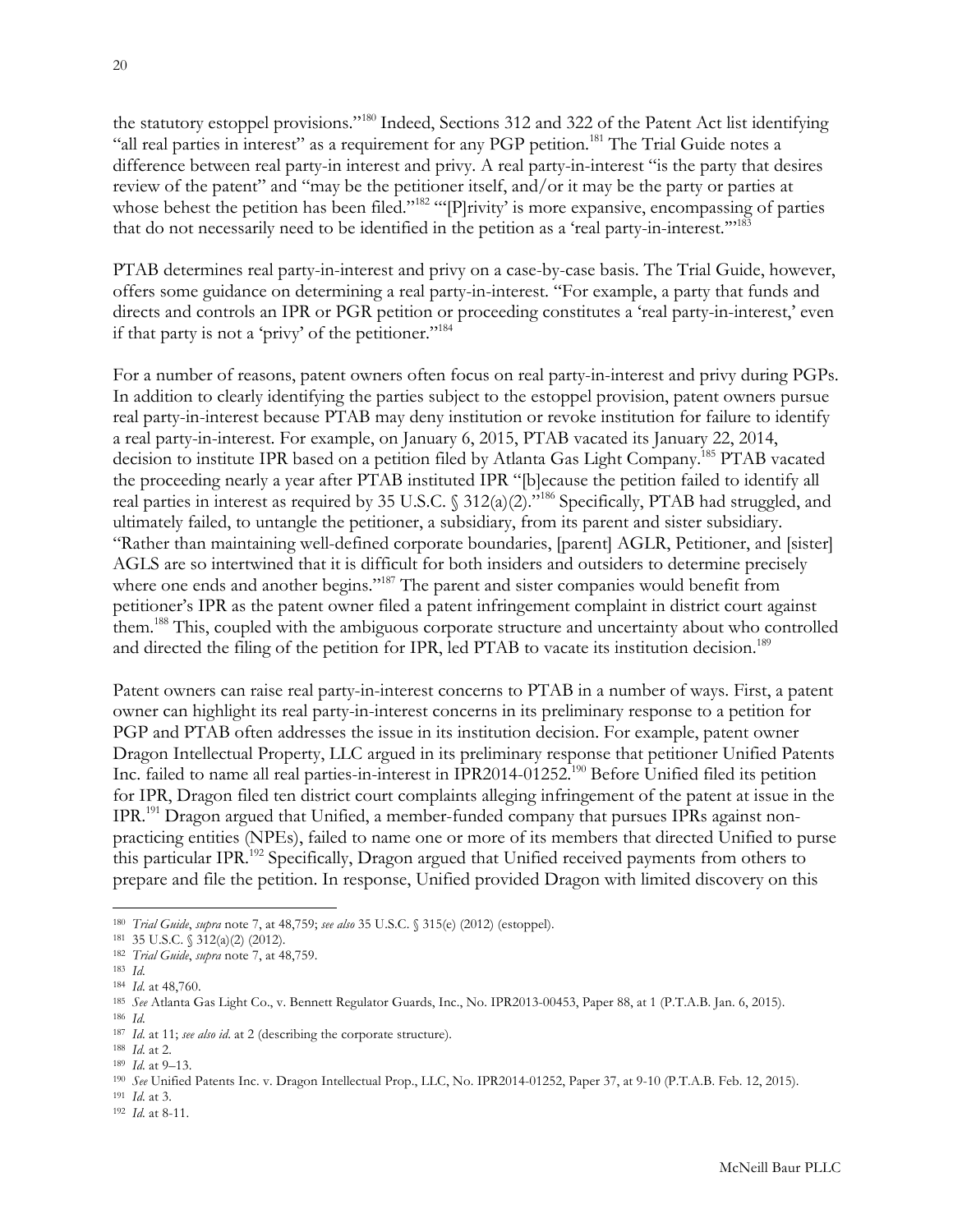issue, including responding to interrogatories, providing documents, and producing a witness for deposition.<sup>193</sup> PTAB found Dragon's arguments unpersuasive. "For example, even if we accept Patent Owner's allegations that Petitioner engages in no activity of practical significance other than filing IPR petitions with money received from its members, this does not demonstrate that any member paid, directed, or suggested to Petitioner to challenge the '444 patent, specifically."<sup>194</sup> Thus, PTAB found Dragon's real party-in-interest argument did not weigh against institution.

To further pursue any real party-in-interest concerns, a patent owner can request that the Board authorize additional discovery on the issue. As discussed above, a party must file a motion requesting additional discovery and PTAB grants such requests in IPR under the interest-of-justice standard and in CBM and PGR under the "more liberal" good-cause standard.195 In *Innolux Corp. v. Semiconductor Energy Lab Co.*, IPR2013-00028, patent owner SEL filed such a motion. In its decision authorizing SEL to file a motion for additional discovery, PTAB stressed that SEL must address the factors set forth in Garmin. According to PTAB, however, SEL's motion recycled the same evidence and argument it had already found lacking in SEL's preliminary response.<sup>196</sup> "Merely making the same arguments and directing us to the same evidence is not enough to show that, if the motion is granted, SEL will uncover something useful."197 Thus, PTAB denied SEL's request for additional discovery.198

Patent owners succeed when they file a narrowly tailored motion for additional discovery that addresses the Garmin factors. In *Arris Group, Inc. v. C-Cation Techs., LLC*, IPR2014-00746, for example, PTAB granted the patent owner's request for production of an indemnification between the petitioner and non-party Comcast.<sup>199</sup> Dismissing the petitioner's argument that the patent owner must first show privity between the petitioner and Comcast before getting additional discovery, PTAB found the evidence the patent owner plead "sufficient to deem the very limited request of the indemnification agreement to be necessary in the interests of justice."<sup>200</sup>

PTAB often finds unpersuasive one particular argument by patent owners seeking additional discovery. In numerous decisions, PTAB has found unpersuasive the fact that PGP counsel is also counsel for another party (the alleged real party-in-interest) in a district court litigation involving the patent owner. For example, in *GEA Process Eng'g, Inc. v. Steuben Foods, Inc.*, IPR2014-00041, the patent owner argued the fact that petitioner's IPR counsel also acted as litigation counsel for two non-parties supported its argument that petitioner failed to identify one or more real parties-ininterest.<sup>201</sup> This did not convince PTAB because the patent owner failed to provide "any evidence" tending to show that [petitioner] GEA has sought or accepted advice, input, or monetary compensation from" the parties sharing counsel "in support of GEA's participation in this proceeding."<sup>202</sup> When presented with similar arguments regarding IPR and litigation counsel in *Innolux Corp. v. Semiconductor Energy Lab Co.*, IPR2013-00028, PTAB reached a similar conclusion.

 $\overline{a}$ 

<sup>197</sup> Innolux Corp. v. Semiconductor Energy Lab Co., No. IPR2013-00028, Paper 31, at 3-4 (P.T.A.B. May 21, 2013). <sup>198</sup> *Id*. at 6.

<sup>199</sup> Arris Group, Inc. v. C-Cation Techs., LLC, No. IPR2014-00746, Paper 15, at 2 (P.T.A.B. July 24, 2014).

<sup>201</sup> GEA Process Eng'g, Inc. v. Steuben Foods, Inc., No. IPR2014-00041, Paper 23, at 4-5 (P.T.A.B. Apr. 22, 2014).

<sup>193</sup> *Id*. at 11–12.

<sup>194</sup> *Id*. at 12.

<sup>195</sup> *Trial Guide*, *supra* note 7, at 48,761.

<sup>196</sup> *See* Innolux Corp. v. Semiconductor Energy Lab Co., No. IPR2013-00028, Paper 31, at 3-4 (P.T.A.B. May 21, 2013); *cf*. Wavemarket Inc. d/b/a Location Labs v. Locationet Sys. Ltd., No. IPR2014-00199, Paper 34, (P.T.A.B. Aug. 11, 2014) (denying request for additional discovery of indemnification agreement, among other discovery sought).

<sup>200</sup> *Id*. at 4.

<sup>202</sup> *Id*. at 6.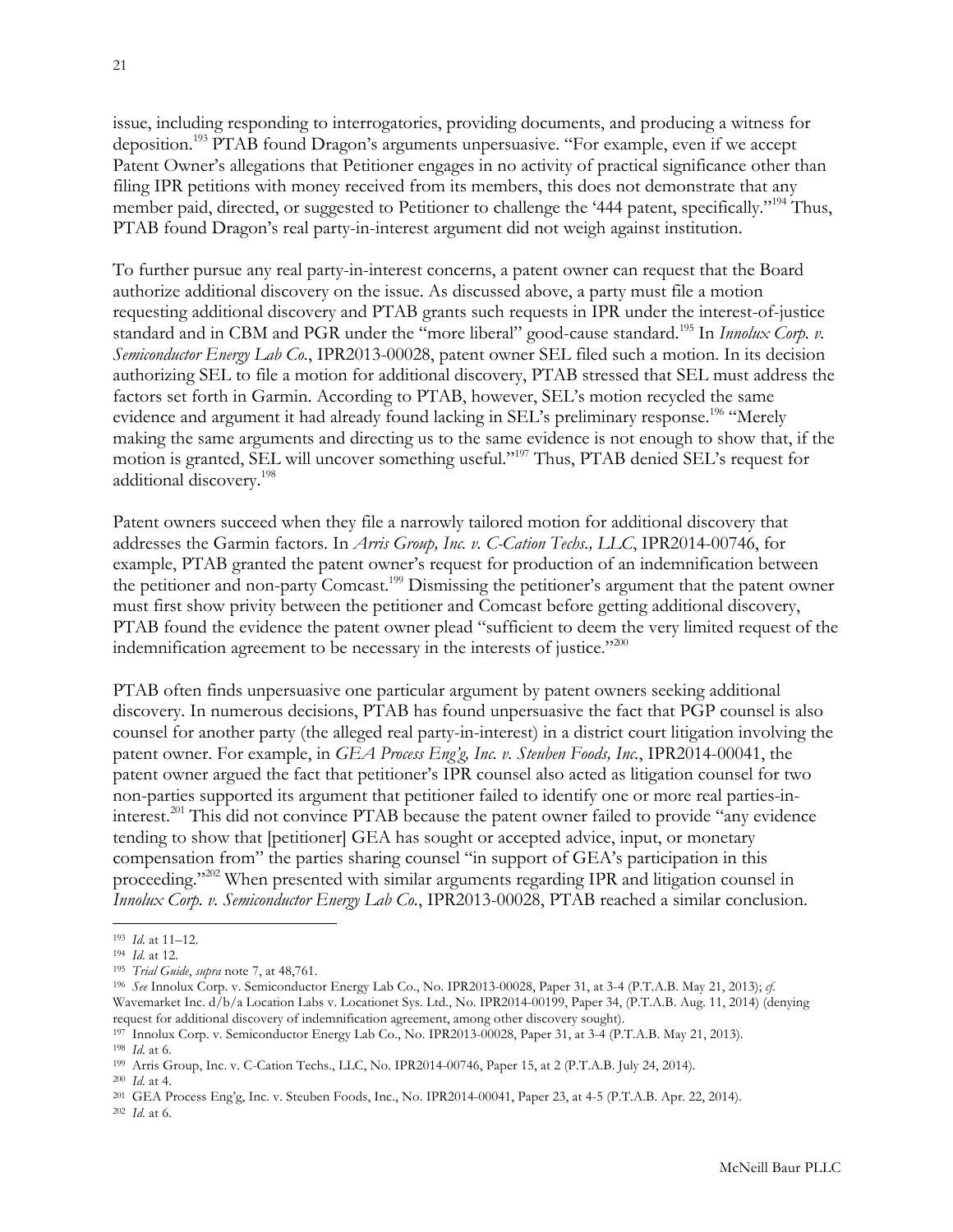<span id="page-21-0"></span>According to PTAB, the patent owner in that IPR "has not shown that just because Innolux's backup counsel . . . represents some of the co-defendants in the related litigation that that means the co-defendants have exercised control of this proceeding in any manner."203

As these decisions and others demonstrate, PTAB will more likely entertain a narrowly tailored request for additional discovery on real party-in-interest and privity. Indeed, patent owners succeed more often when they plead specific facts and seek targeted discovery.

# **B. Underlying Evidence or Bases for Opinions**

The evidence underlying expert opinions is an area that is particularly ripe for discovery in PGPs. In the case of scientific testing conducted in support of an expert declaration, the Board seems unlikely to grant a request for actual samples made during testing, but a party may be able to obtain laboratory notebooks or other documents detailing the experimental procedures used and data obtained during testing, provided it can show the usefulness of the information sought.<sup>204</sup> On the other hand, data underlying the examples in a challenged patent, even if mentioned by an expert during cross-examination testimony, may not be discoverable where a stipulation is found as to what would be shown by the data.<sup>205</sup> Specific non-privileged communications between experts may be discoverable where those communications form the basis for an opinion expressed in a declaration.206

# **1. Data Underlying an Expert Declaration**

In *Corning Inc. v. DSM IP Assets B.V.*, IPR2013-00043, patent owner DSM moved for discovery related to scientific testing performed by Corning's expert and referenced in a supporting declaration filed with the petition for IPR. Specifically, DSM sought discovery of (1) laboratory notebooks and other documents containing protocols for testing prior art compositions for properties recited in the claims, as well as the underlying data; (2) samples actually prepared by Corning; and (3) any test results inconsistent with Corning's petition, or at least a privilege log of such information.<sup>207</sup> The Board granted DSM's request for discovery of the first category of materials, finding that the request for laboratory notebooks and underlying data met the interests of justice standard. It denied the other discovery requests.

Discussing the requests for laboratory notebooks and underlying data, the Board first disagreed that this information was routine discovery under 37 C.F.R.  $\{(42.51(b)(1)(i), \text{statine}, \text{``We do not agree})\}$ that any reference to experiments in a paper requires that all the underlying data and lab notebooks be produced with that paper."208 The Board then analyzed the request using the *Garmin* factors for determining whether the additional discovery met the "interests of justice" standard under 35 U.S.C. § 316(a)(5). Under *Garmin* factor 1, the Board found the protocols used to prepare and test the relevant compositions "per se useful" because the Petitioner relied on the details of those

l <sup>203</sup> Innolux Corp. v. Semiconductor Energy Lab Co., No. IPR2013-00028, Paper 31, at 4 (P.T.A.B. May 21, 2013) (emphasis in original); *see also* DENSO Corp. and Clarion Co. Ltd., No. IPR2013-00026, Paper 34, at 10–11 (P.T.A.B. Mar. 14, 2014) (finding no real parties-in-interest omitted where IPR counsel also represented nonparties in a district court litigation involving the same patent). <sup>204</sup> *See* Corning Inc. v. DSM IP Assets B.V., No. IPR2013-00043, Paper 27 (P.T.A.B. June 21, 2013).

<sup>205</sup> *See* Amneal Pharm., LLC v. Endo Pharm. Inc., No. IPR2014-00360, Paper 48 (P.T.A.B. Jan. 20, 2015).

<sup>206</sup> *See* Apple Inc. v. Achates Ref. Publ'g, Inc., No. IPR 2013-00080, -00081, Paper 66 (P.T.A.B. Jan. 31, 2014).

<sup>207</sup> *See* Corning Inc. v. DSM IP Assets B.V., No. IPR2013-00043, Paper 27, at 2 (P.T.A.B. June 21, 2013).

<sup>208</sup> Id. at 3.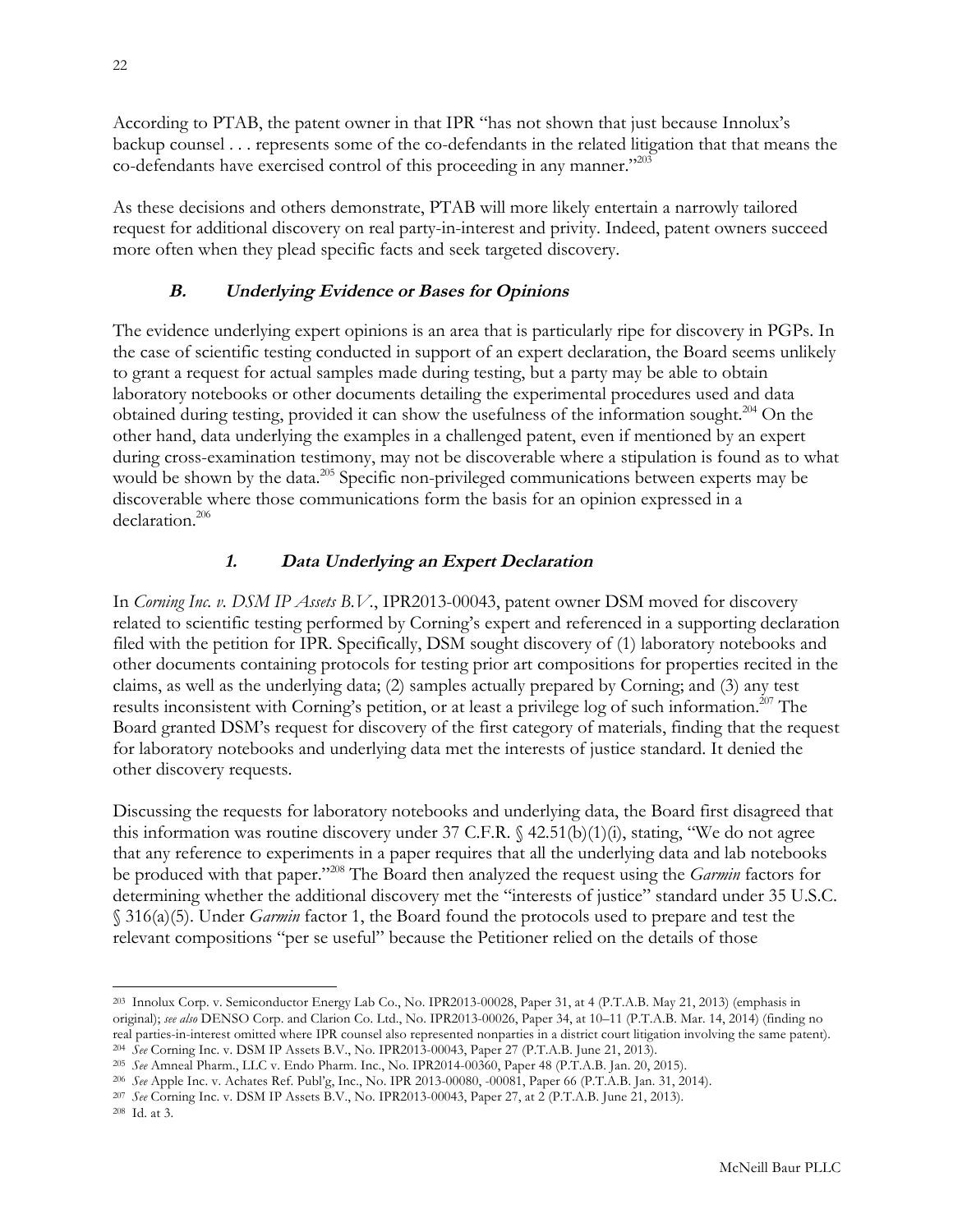<span id="page-22-0"></span>procedures to demonstrate the unpatentability of DSM's claims based on inherency.<sup>209</sup> Notably, DSM convinced the Board that Corning's declarations had failed to include critical information to assist in analyzing the reliability of the expert's testing. While DSM had not specifically addressed the other *Garmin* factors, the Board found that these also weighed in favor of DSM.<sup>210</sup>

On the other hand, the Board denied the discovery request for the actual samples prepared by Corning's expert, finding that this request did not meet the interests of justice standard. The Board noted that DSM did not specify which samples it would be unable to create on its own or how much of each sample it required, but instead requested samples of every composition. DSM also had not shown that its request would not unduly burden Corning, and it had not explained in enough detail why it could not obtain the information from cross-examination or from inspection of the laboratory notebooks.<sup>211</sup>

Finally, with respect to DSM's request for inconsistent results, the Board noted that this request fell within routine discovery under 37 C.F.R.  $\frac{42.51(b)(1)(iii)}{3}$ , specific information known to the responding party to be inconsistent with a position advanced by that party. Since Corning had already confirmed that it had produced routine discovery information, the Board found this request to have already been met. The Board denied DSM's request for a privilege log because DSM did not provide sufficient evidence or explanations that this information was necessary in the interests of justice.<sup>212</sup>

The Board's *Corning* decision makes clear that data underlying an expert opinion will not be automatically considered "routine discovery," but it provides guidance as to how a party might obtain the data under "additional discovery." Particularly, where the moving party can point to missing critical information in the expert declaration that would be clarified by the requested data, it seems that the Board is open to a showing that such discovery is in the interests of justice and should be produced.

# **2. Data Underlying the Challenged Patent**

On the other hand, data referenced in the patent specification and not relied upon by an expert may not be ripe for discovery. The Board denied a discovery request for reports of underlying data supporting three out of five clinical studies described in the challenged patent in *Amneal Pharm. LLC v. Endo Pharm. Inc.*, IPR 2014-00360.<sup>213</sup> In that case, patent owner Endo had produced relevant clinical data from two studies that its expert testified about, but petitioner Amneal sought the remaining clinical data, seeking to establish that no table in the patent contained data calculated by "LS means," as required by the disputed claims.<sup>214</sup> The Board repeatedly noted that there did not appear to be a dispute about what was shown by the patent studies, as Endo would have stipulated that all of its tables contained data calculated by arithmetic means.215 Thus, the requested data did not constitute relevant information inconsistent with a position advanced by the Endo pursuant to 37 C.F.R.  $\frac{42.51(b)}{1}$  (routine discovery).<sup>216</sup> Nor was production of the requested data in the

l

<sup>209</sup> Id. at 4.

<sup>210</sup> Id. at 5.

<sup>211</sup> Id. at 5–6.

<sup>212</sup> Id. at 7.

<sup>213</sup> See Amneal Pharm. LLC v. Endo Pharm. Inc., No. IPR 2014-00360, Paper 48, at 5 (P.T.A.B. Jan. 20, 2015).

<sup>214</sup> Id. at 3.

<sup>215</sup> Id. at 5-7.

<sup>216</sup> Id. at 5.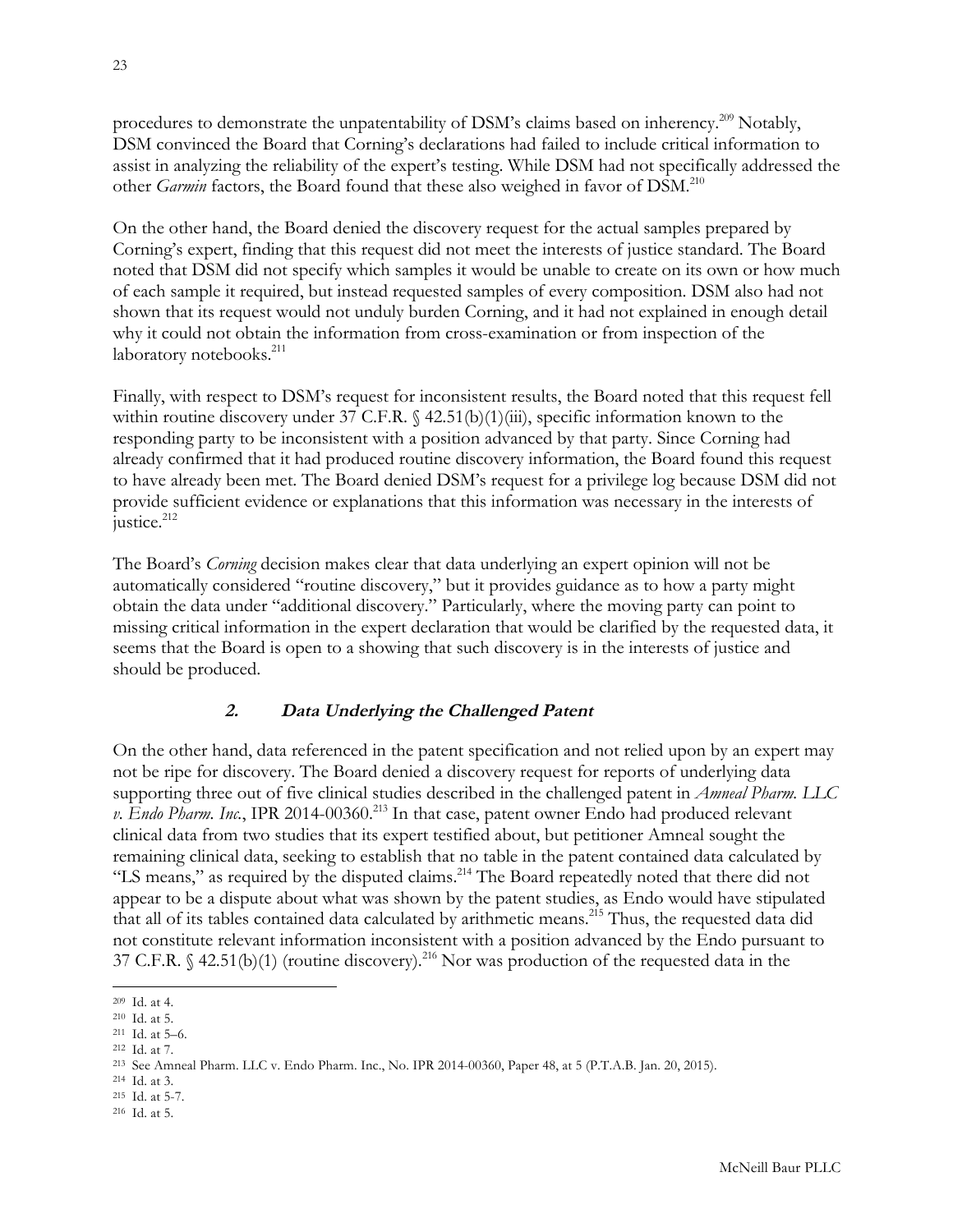<span id="page-23-0"></span>interests of justice under 35 U.S.C.  $\frac{316(a)(5)}{5}$  and 37 C.F.R.  $\frac{42.51(b)(2)}{4d}\$  (additional discovery), particularly in view of the confidential nature of the documents.<sup>217</sup>

#### **3. Non-Privileged Communications Between Experts**

In *Apple Inc. v. Achates Reference Publ'g, Inc.*, IPR2013-00080, -00081, the Board granted a motion for additional discovery under 37 C.F.R. § 42.51(b)(2) of email communications between patent owner Achates's experts.<sup>218</sup> Petitioner Apple had conducted cross-examination depositions of Achates's expert declarants, in which each declarant had referenced direct email communication with one another regarding opinions on the alleged patentability of the challenged claims.<sup>219</sup> Citing deposition testimony that each expert had considered the emails in forming his opinion about the patentability of the claims over the prior art, the Board found there was more than a possibility that something useful would be uncovered. Moreover, there were a discrete number of emails that would not be overly burdensome to produce.<sup>220</sup>

In considering whether such discovery would violate the parties' agreement not to permit discovery regarding the "process" of producing the expert declarations, the Board noted that the agreement had not been submitted to the Board and there was a dispute as to its terms.<sup>221</sup> The Board dismissed an argument that the communications were privileged since the request sought only non-privileged communications.222 In light of this decision, practitioners should advise their experts not to engage in private communications with other experts on the case. Even in the event that the experts want to use each other as sounding boards, the attorneys should remain involved in all communications, in an effort to preserve privilege. Moreover, all agreements between parties should include exact language about any communications between experts.

#### **C. Secondary Considerations**

In assessing whether subject matter would have been obvious under 35 U.S.C. § 103, PTAB follows the guidance of the Supreme Court in *Graham v. John Deere Co*. <sup>223</sup> PTAB first determines the scope and content of the prior art, ascertains the differences between the prior art and the claims at issue, and resolves the level of ordinary skill in the pertinent art.<sup>224</sup> Taking stock of these questions, PTAB then determines whether the subject matter was obvious. In making this determination, PTAB can also consider evidence related to secondary indicia of nonobviousness like commercial success, longfelt but unresolved needs, failure of others, etc.<sup>225</sup> Secondary considerations guard against the use of hindsight and resist the temptation to read the teachings of the present invention into the prior art.226 In order for any evidence to carry weight, however, a patent owner must show that a nexus exists between the secondary consideration and the scope of the patent claims.<sup>227</sup>

 $\overline{a}$ <sup>217</sup> *Id*. at 7.

<sup>218</sup> *See* Apple Inc. v. Achates Reference Publ'g, Inc., No. IPR2013-00080, -00081, Paper 66 (P.T.A.B. Jan. 31, 2014). 219 *Id*. at 4.

<sup>220</sup> *Id*. at 6-7.

<sup>221</sup> *Id*. at 8.

<sup>222</sup> *Id*.

<sup>223</sup> In re Kahn, 441 F.3d 977, 985 (Fed. Cir. 2006) (citing Graham v. John Deere Co., 383 U.S. 1, 17 (1966)).

<sup>224</sup> *Id*.

<sup>225</sup> *Id*. (citing Graham, 383 U.S. at 17-18).

<sup>226</sup> *Id*. at 986. (citing Graham, 383 U.S. at 36).

<sup>227</sup> Microsoft Corp. v. Proxyconn, Inc., No. IPR2012-00026 & No. IPR2013-00109, Paper No. 32, at 4 (P.T.A.B. Mar. 8, 2013) (citing Ormco Corp. v. Align Tech., Inc., 463 F.3d 1299, 1311–12 (Fed. Cir. 2006)).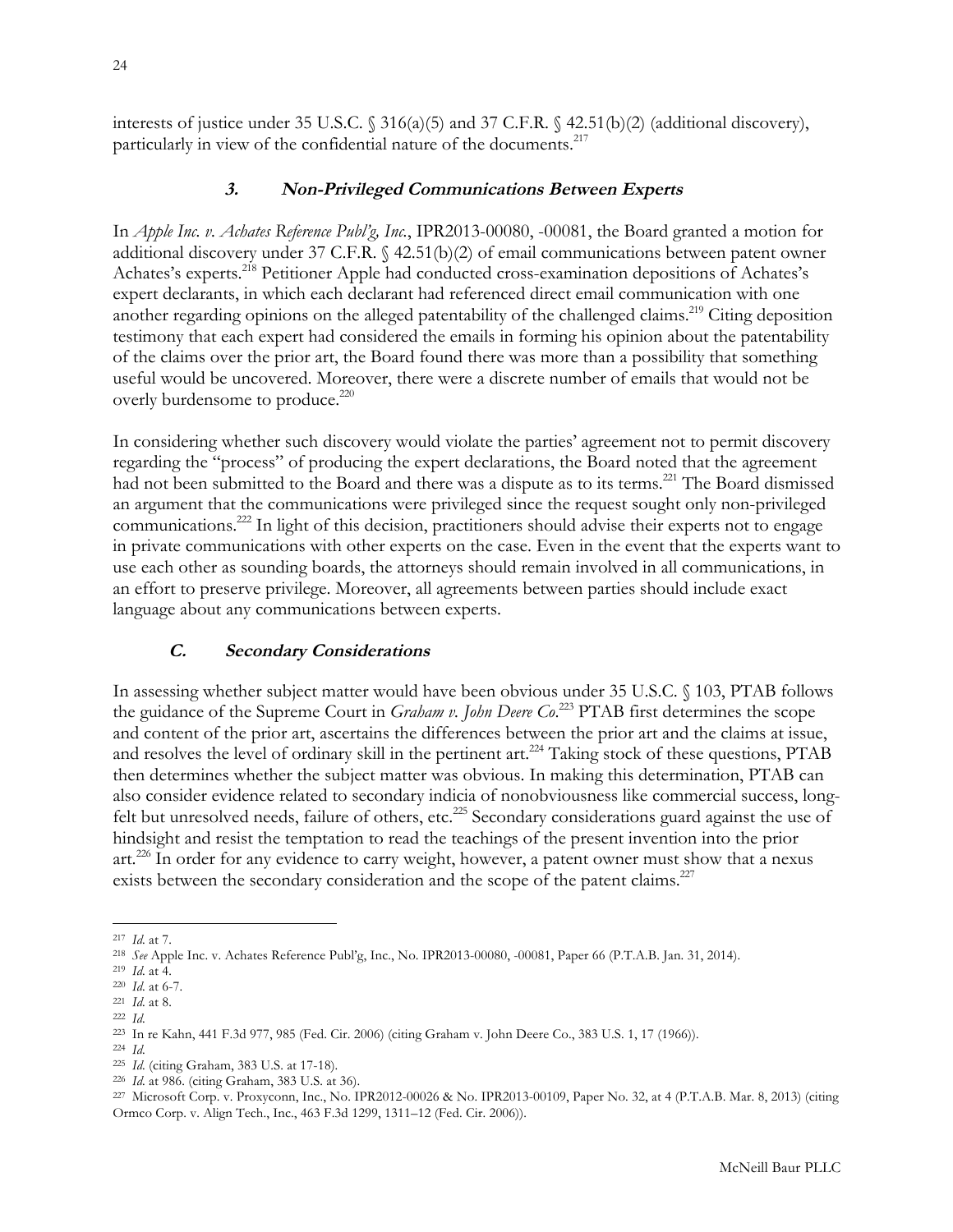<span id="page-24-0"></span>The ability of parties to use secondary considerations in PGPs, however, significantly depends on whether they can obtain relevant evidence for submission to PTAB. Several cases have addressed discovery pertaining to secondary considerations in PGPs as this type of discovery generally does not fall within the routine discovery set forth in Rule 42.228 Instead, discovery targeting secondary considerations most often falls within additional discovery subject to the "interests of justice."<sup>229</sup> PTAB has been very conservative about discovery requests in this area, denying motions for discovery in multiple cases for a plurality of reasons. In this section, the authors will evaluate a number of PTAB decisions on secondary consideration discovery requests and draw conclusions about how patent owners can improve their chances of discovery in this area. Other similarlysituated cases, *Garmin Int'l, Inc. v. Cuozzo Speed Techs., LLC*<sup>230</sup> and *Bloomberg Inc. v. Markets-Alert Pty*  Ltd.,<sup>231</sup> were also addressed above in Sections III.B. and III.C., respectively.

#### **1. Microsoft Corp. v. Proxyconn, Inc., IPR2012-00026 & IPR2013-00109, Paper No. 32 (March 8, 2013)**

In *Microsoft Corp. v. Proxyconn, Inc*., IPR2012-00026 & IPR2013-00109, Paper No. 32 (March 8, 2013), PTAB denied patent owner Proxyconn's discovery motion relating to the alleged commercial success of the claimed invention.<sup>232</sup> Specifically, Proxyconn sought sales data from petitioner Microsoft to show commercial success of Microsoft's allegedly infringing product.<sup>233</sup> Microsoft objected, claiming that its product did not use the patented feature and that many other aspects of the product motivated consumers to purchase it.<sup>234</sup>

In making its decision, PTAB focused on the nexus requirement—that evidence of commercial success only holds significance when a nexus exists between the claimed invention and the commercial success. In other words, did commercial success result from the use of the claimed and novel features as recited in the patent?<sup>235</sup> If features of the product other than those claimed in the patent provide the stimulus for enhanced sales, the commercial success does not offer relevant evidence for an obviousness analysis.<sup>236</sup> PTAB required Proxyconn to show that Microsoft's product fell within the scope of the claims and that the commercial success derived from the claimed feature.237 PTAB ultimately denied the discovery motion, indicating that Proxyconn had failed to show a nexus between the information sought and the allegation of commercial success. PTAB pointed out that although it had requested this information, Proxyconn had responded only by suggesting that such a showing would be premature.<sup>238</sup>

PTAB also criticized Proxyconn for requesting public information, such as pricing information, product reviews, marketing materials, public comments, and awards.239 Lastly, Proxyconn's general request without time limits or other meaningful boundaries also seemed to frustrate PTAB.<sup>240</sup>

 $\overline{a}$ 

<sup>236</sup> *Id*. at 4.

<sup>239</sup> *Id*. at 6.

<sup>228</sup> 37 CFR 42.51(b)(1) (2012).

<sup>229</sup> 37 CFR 42.51(b)(2) (2012).

<sup>230</sup> *See* Garmin Int'l, Inc. v. Cuozzo Speed Techs., LLC, No. IPR2012-00001, Paper 26 (P.T.A.B. Mar, 5, 2013).

<sup>231</sup> Bloomberg Inc. v. Markets-Alert Pty Ltd., No. CBM2013-00005, Paper 32, at 4 (P.T.A.B. May 29, 2013).

<sup>232</sup> Microsoft Corp. v. Proxyconn, Inc., No. IPR2012-00026 & IPR2013-00109, Paper No. 32, at 2 (P.T.A.B. Mar. 8, 2013).

<sup>233</sup> *Id*. at 2–3.

<sup>234</sup> *Id*. at 3.

<sup>235</sup> *Id*. at 4.

<sup>237</sup> *Id*. at 5. <sup>238</sup> *Id*. at 5, 8.

<sup>240</sup> *Id*.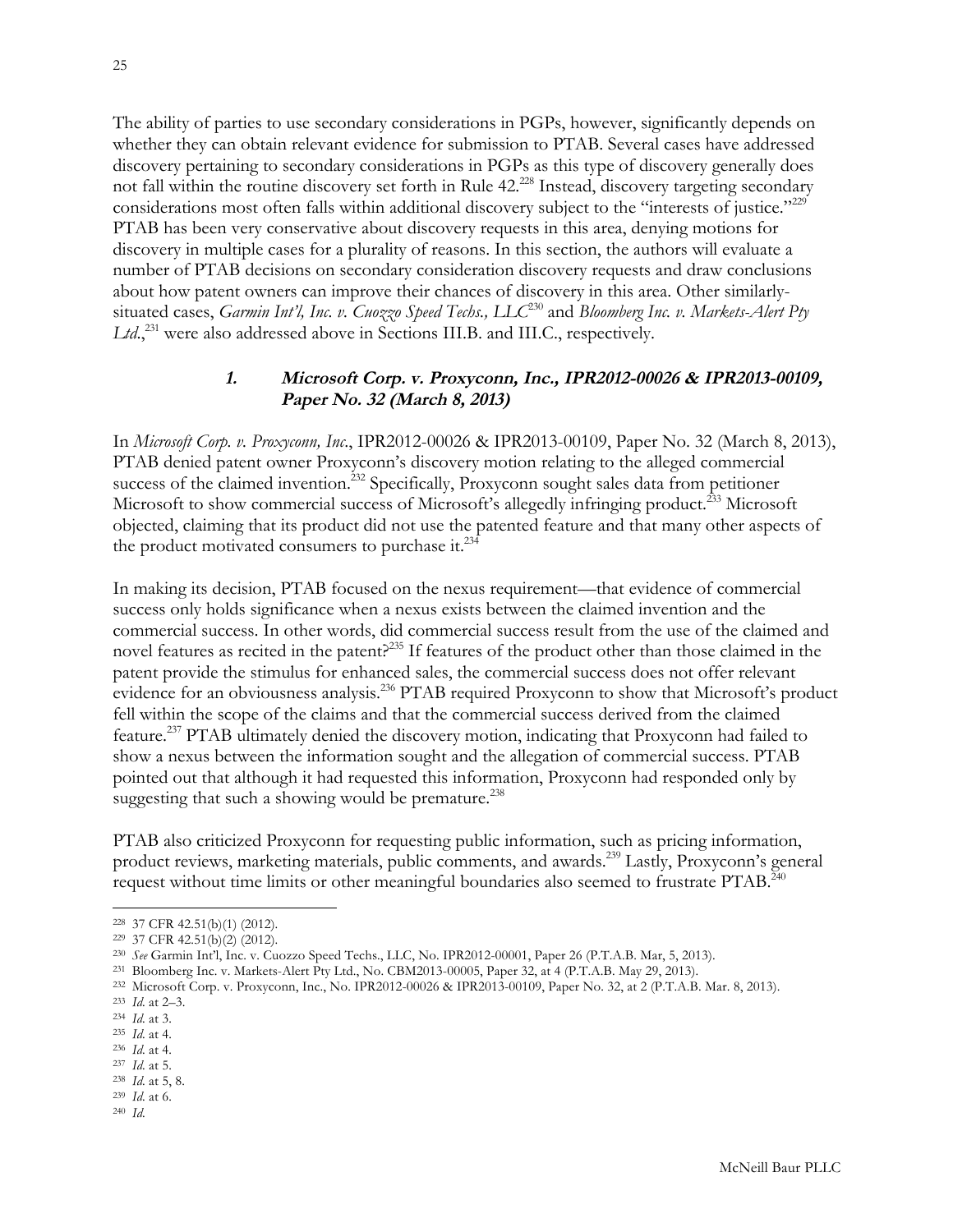## **2. Palo Alto Networks, Inc. v. Juniper Networks, Inc., IPR2013-00369, Paper 36 (February 5, 2014)**

<span id="page-25-0"></span>In *Palo Alto Networks, Inc. v. Juniper Networks, Inc*., PTAB denied a discovery motion from patent owner Juniper seeking information on alleged acts of copying by petitioner PAN that it sought to establish objective indicia of nonobviousness.<sup>241</sup>

In this case, PTAB emphasized certain factors used in determining whether additional discovery in an IPR is in the interests of justice, namely, (1) whether there was more than a possibility and a mere allegation that something useful will be discovered; and (2) whether the discovery requests are not too overly burdensome to answer.<sup>242</sup>

As part of its discovery request, Juniper contended that PAN copied a certain feature from products that Juniper had developed and sold. PAN responded that Juniper had not shown this feature was encompassed by the claims at issue.<sup>243</sup> As in *Microsoft Corp. v. Proxyconn, Inc.*, PTAB agreed that copying may be a relevant secondary consideration; however, the patent owner must show a nexus between the copying and the novel aspects of the claimed invention.<sup>244</sup> While PTAB indicated that it would not require a conclusive showing of a nexus, some showing of relevance is necessary to explain the allegedly copied feature and how the claims embody that feature.<sup>245</sup> As Juniper had not met either of those requirements, its discovery motion was denied.

PTAB also addressed the breadth of the discovery requests, indicating that the discovery requests extended beyond the copying issue, which was the subject of the motion in question, and that some of the discovery requested were not focused and appeared unduly burdensome.246 PTAB also concluded that Juniper had not demonstrated more than a mere possibility that the requested discovery would uncover something useful to show acts of copying.<sup>247</sup>

# **3. Schott Gemtron Corp. v. SSW Holding Co., IPR2013-00358, Paper 43 (February 14, 2014); IPR2014-00367, Paper 20 (August 13, 2014)**

In *Schott Gemtron Corp. v. SSW Holding Co.*, PTAB likewise denied patent owner SSW's motion for additional discovery pertaining to commercial success as a secondary consideration of nonobviousness. PTAB criticized SSW for not providing even a threshold amount of evidence of sales allegedly amounting to commercial success or an alleged nexus between the claimed inventions and the commercial success of any of petitioner's products.<sup>248</sup> Providing some evidence demonstrates that there is more than a mere possibility that the request would uncover something useful  $^{249}$ 

l

<sup>241</sup> Palo Alto Networks, Inc. v. Juniper Networks, Inc., No. IPR2013-00369, Paper 36, at 2 (P.T.A.B. Feb. 5, 2014). <sup>242</sup> *Id*. at 3.

<sup>243</sup> *Id*. at 3-4.

<sup>244</sup> *See* Microsoft Corp. v. Proxyconn, Inc., No. IPR2012-00026, IPR2013-00109, Paper 32 (P.T.A.B. Mar. 8, 2013); Palo Alto Networks, Inc. v. Juniper Networks, Inc., No. IPR2013-00369, Paper 36, at 4 (P.T.A.B. Feb. 5, 2014).

<sup>245</sup> Palo Alto Networks, Inc. v. Juniper Networks, Inc., No. IPR2013-00369, Paper 36, at 4 (P.T.A.B. Feb. 5, 2014).

<sup>246</sup> *Id*. at 5.

<sup>247</sup> *Id*. at 6.

<sup>248</sup> Schott Gemtron Corp. v. SSW Holding Co., No. IPR2013-00358, Paper 43, at 4 (P.T.A.B. Feb. 14, 2014).

<sup>249</sup> *Id*. at 4.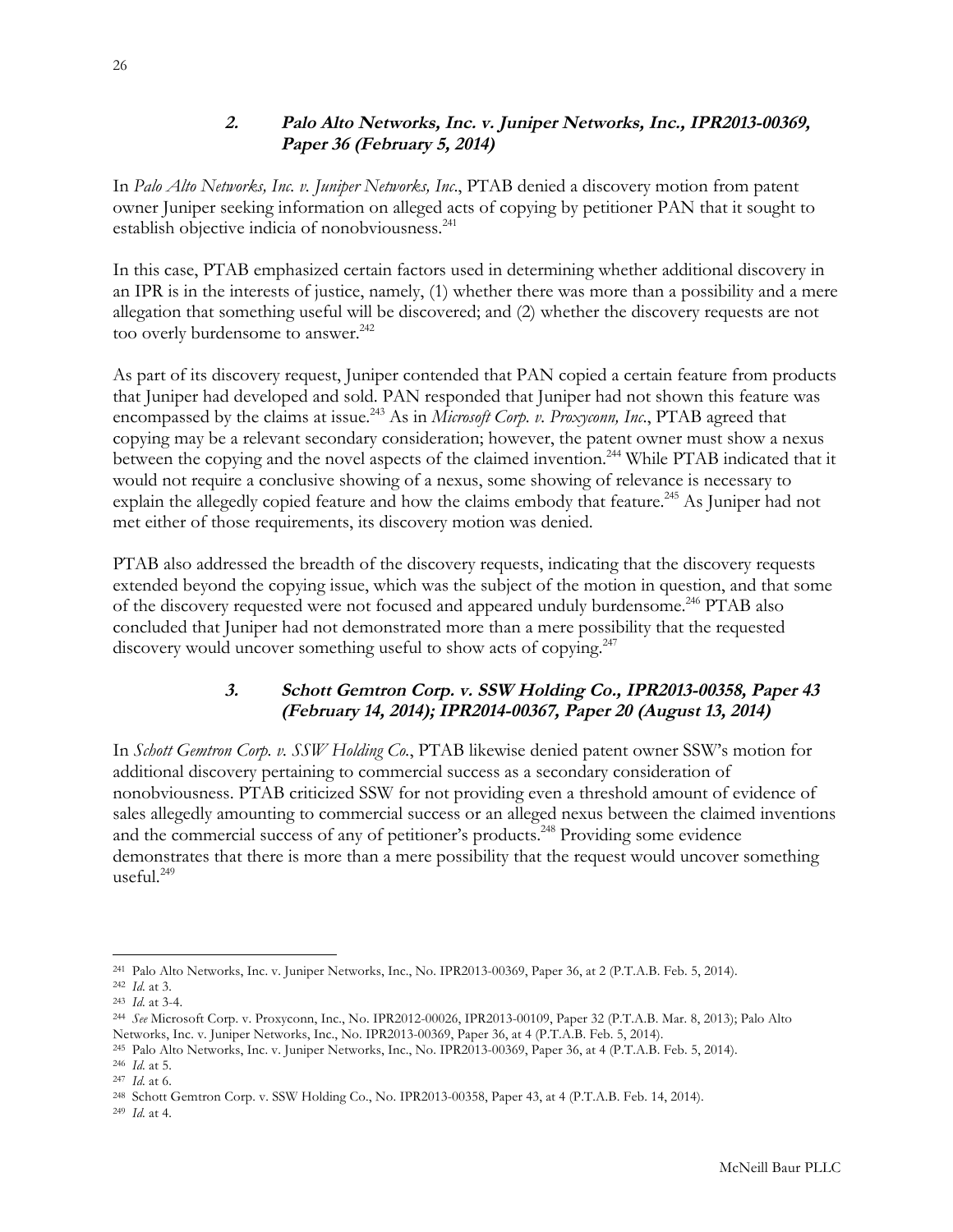<span id="page-26-0"></span>Specifically, SSW argued that it had enjoyed commercial success by selling products containing the patented component and concluded that petitioner Schott likewise had enjoyed success. In making these general statements, SSW did not quantify its own success, nor did it explain why it would be reasonable to assume Schott's success would track its own.250 PTAB criticized SSW for this faulty reasoning. PTAB also noted that SSW had failed to show that sales of the multicomponent product directly resulted from the use of the patented component. The requests in the case were also broad, naming only certain product part numbers that listed the patented component, but stating that the requests were not limited to those parts.251 Lastly, PTAB noted that SSW's delay in requesting additional discovery weighed against granting the motion. SSW had not requested discovery until nearly two months after the trial was instituted, and only three weeks before the due date for its response.252

A follow-on discovery request by the patent owner in a related IPR, *Schott Gemtron Corp. v. SSW Holding Co.*, was also denied.<sup>253</sup> Here, in addition to other factors, PTAB addressed the burden on the petitioner of the discovery request. While PTAB conceded that certain aspects of the request were narrowly tailored, other aspects made the requests unduly broad (seeking all documents or communications, internal or external that include or attach any of four drawings at issue and not limiting the requests to any particular employees).<sup>254</sup> PTAB also criticized as overly simplistic the patent owner's suggestion that simple key-word searches would suffice, as electronic discovery of petitioner's data would require searching multiple systems and email accounts. PTAB also indicated that specific employees had been named in prior evidentiary exhibits, suggesting that the result might have been different if the request were limited to those employees.<sup>255</sup>

#### **4. Riverbed Tech, Inc. v. Silver Peak Sys, Inc., IPR2014-00245, Paper 19 (August 22, 2014)**

In *Riverbed Tech, Inc. v. Silver Peak Sys, Inc.*<sup>256</sup> PTAB denied another motion for discovery relating to secondary considerations of nonobviousness. In this case, patent owner Silver Peak sought (a) product specifications for petitioner Riverbed's product, (b) documents attributing to the lack of a feature in Riverbed's product lost sales or customer dissatisfaction, and (c) documents either (i) lauding the presence of the feature in Riverbed's products or (ii) criticizing the lack of the same feature in Riverbed's competitors' products.257

In this case, as part of determining whether the request was in the interests of justice, PTAB considered whether the requesting party could generate equivalent information by other means.<sup>258</sup> If the requesting party could figure out or assemble the requested information on its own, granting the discovery request would not serve the interests of justice. PTAB also evaluated whether the requesting party had a threshold amount of evidence tending to show that the discovery it sought would factually support its contention.<sup>259</sup>

l

- <sup>257</sup> *Id*. at 2.
- <sup>258</sup> *Id*. at 3-4.
- <sup>259</sup> *Id*. at 4.

<sup>250</sup> *Id*. at 5-6.

<sup>251</sup> *Id*. at 6-7.

<sup>252</sup> *Id*. at 7.

<sup>253</sup> Schott Gemtron Corp. v. SSW Holding Co., No. IPR2014-00367, Paper 20, at 8-9 (P.T.A.B. Aug. 13, 2014).

<sup>254</sup> *Id*. at 8.

<sup>255</sup> *Id*. at 8-9.

<sup>256</sup> *See* Riverbed Tech, Inc. v. Silver Peak Sys, Inc., No. IPR2014-00245, Paper 19 (P.T.A.B. Aug. 22, 2014).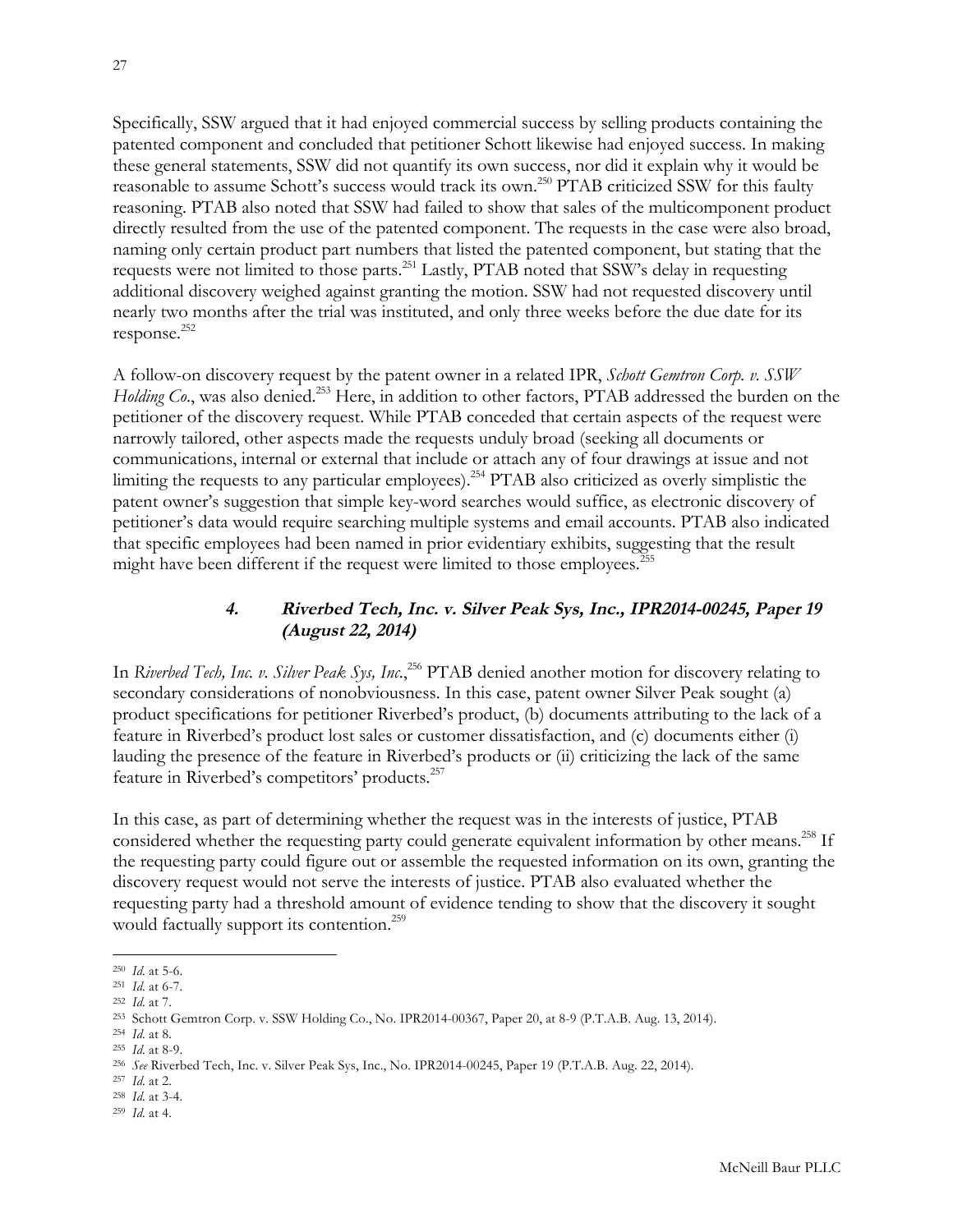<span id="page-27-0"></span>In making its determination, PTAB determined that Silver Peak had provided neither sufficient initial evidence that Riverbed had commercial success nor adequate information regarding a nexus between the alleged commercial success and the claimed subject matter.260 As for copying, Silver Peak likewise had failed to provide any evidence tending to show that any manufacturer copied the systems in the claims.<sup>261</sup> Similarly, PTAB found that Silver Peak had not provided any evidence showing lost sales or customer dissatisfaction relating to a lack of the claimed feature; its request was based only on speculation.

Regarding the Silver Peak's request for documents containing laudatory or critical comments regarding products of others having or lacking, respectively, certain features, PTAB also found that the Silver Peak failed to show how these statements would impact the obviousness determination and whether the existence of such documents was more than mere speculation.<sup>262</sup>

# **5. Permobil Inc. v. Pridemobility Prod. Corp., IPR2013-00407, Paper 43 (July 2, 2014)**

In *Permobil Inc. v. Pridemobility Prod. Corp*., PTAB also denied Pridemobility's request for discovery regarding evidence of copying of the product embodying the claims at issue.<sup>263</sup> Pridemobility first argued that the requested discovery was routine, due to alleged inconsistency with Permobil's positions.264 Despite Pridemobility's arguments that Permobil's expert testimony was unreliable, PTAB found that the testimony was not inconsistent with Permobil's arguments and that witness credibility impacts only the weight that his testimony carries in the proceeding.<sup>265</sup> Pridemobility also argued that Permobil's President and CEO was unable to answer questions concerning the extent of Permobil' analysis of Pridemobility's product; however, PTAB did not consider this to rise to the level of an inconsistent statement.

As an alternative position, Pridemobility argued that the interests of justice demanded discovery in order to prevent Permobil from withholding its own evidence of copying while simultaneously arguing that Pridemobility had failed to prove copying.266 And even though Permobil's President and CEO had admitted to owning Pridemobility's product, PTAB found that Pridemobility had failed to provide a threshold amount of evidence that copying had occurred.<sup>267</sup>

# **6. Analysis**

Proving secondary indicia of nonobviousness in a PGP has been hampered by the limited discovery available in these proceedings and the difficulty patent owners have had in preparing winning discovery motions. In order to change the tide of denial, we recommend that patent owners:

l <sup>260</sup> *Id*. at 6.

<sup>261</sup> *Id*. at 6-7.

<sup>262</sup> *Id*. at 7-8.

<sup>263</sup> *See* Permobil Inc. v. Pridemobility Prod. Corp., No. IPR2013-00407, Paper 43 (P.T.A.B. July 2, 2014).

<sup>264</sup> *Id*. at 2.

<sup>265</sup> *Id*.

<sup>266</sup> *Id*. at 3. <sup>267</sup> *Id*. at 3-4.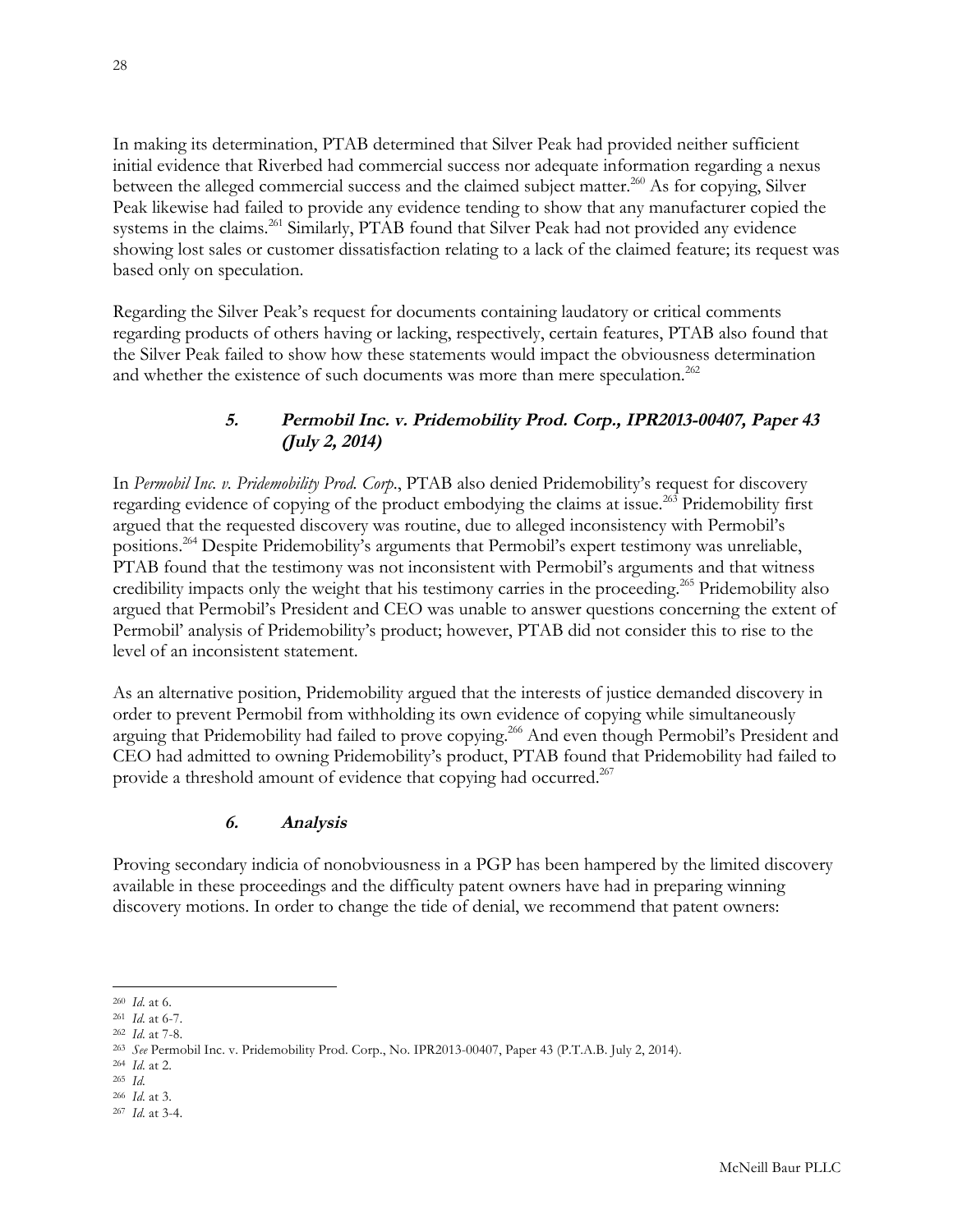1. gather all publicly available information relevant to the discovery request to show the likelihood that more evidence exists;

2. prepare an extremely narrow discovery request;

3. request only nonpublic information;

4. address any questions raised by PTAB;

5. establish how the evidence will be used (especially addressing the nexus requirement for secondary considerations);

6. accurately address the burden to the other party; and

7. request discovery as early as possible (within the appropriate window).

If a patent owner plans to argue secondary considerations during a PGP, it first should gather all information available outside of the discovery process, both to rely on it directly and to support this especially challenging discovery motion. In particular, it should look for publicly available information that supports the existence of private documents.

Second, patent owners should prepare to explain how the gathered information compels the conclusion that additional information is at least moderately likely to exist. While it may seem ironic that PTAB requires some level of evidence in order to permit discovery of more evidence, we reiterate that the streamlined design of PGP proceedings intentionally seeks to limit discovery, permitting broader requests only for good reason.

Third, patent owners should take care to only request non-public information and to present narrowly tailored requests. In multiple cases, PTAB has rejected broad language (e.g., providing certain part numbers but indicating that the request was not limited to those parts).

In sum, patent owners should prepare narrowly tailored discovery requests seeking only nonpublic information. Unlike in district court, asking for information the patent owner could independently identify or evaluate may jeopardize the entire discovery request. Though such discovery even may be in the interests of justice, a PTAB-savvy requestor will ask for only what it truly cannot obtain on its own, narrowly tailoring its requests to reduce the overall volume of its discovery petition and bearing in mind the limited-discovery philosophy of PGPs.

Wherever possible, discovery requests should name specific products, provide a date window, name specific employees from whom email discovery is sought, and name specific types of requested documents, wherever possible. Though current PTAB decisions suggest that broad requests invite denial, narrower requests may reduce the burden on a requestor to provide relevant evidence already in its possession.

PTAB may request specific information that it believes to be necessary to making a determination on whether granting the discovery request is in the interests of justice. Obviously, patent owners should make every effort to comply with PTAB's inquiry. Arguing that the showing requested by